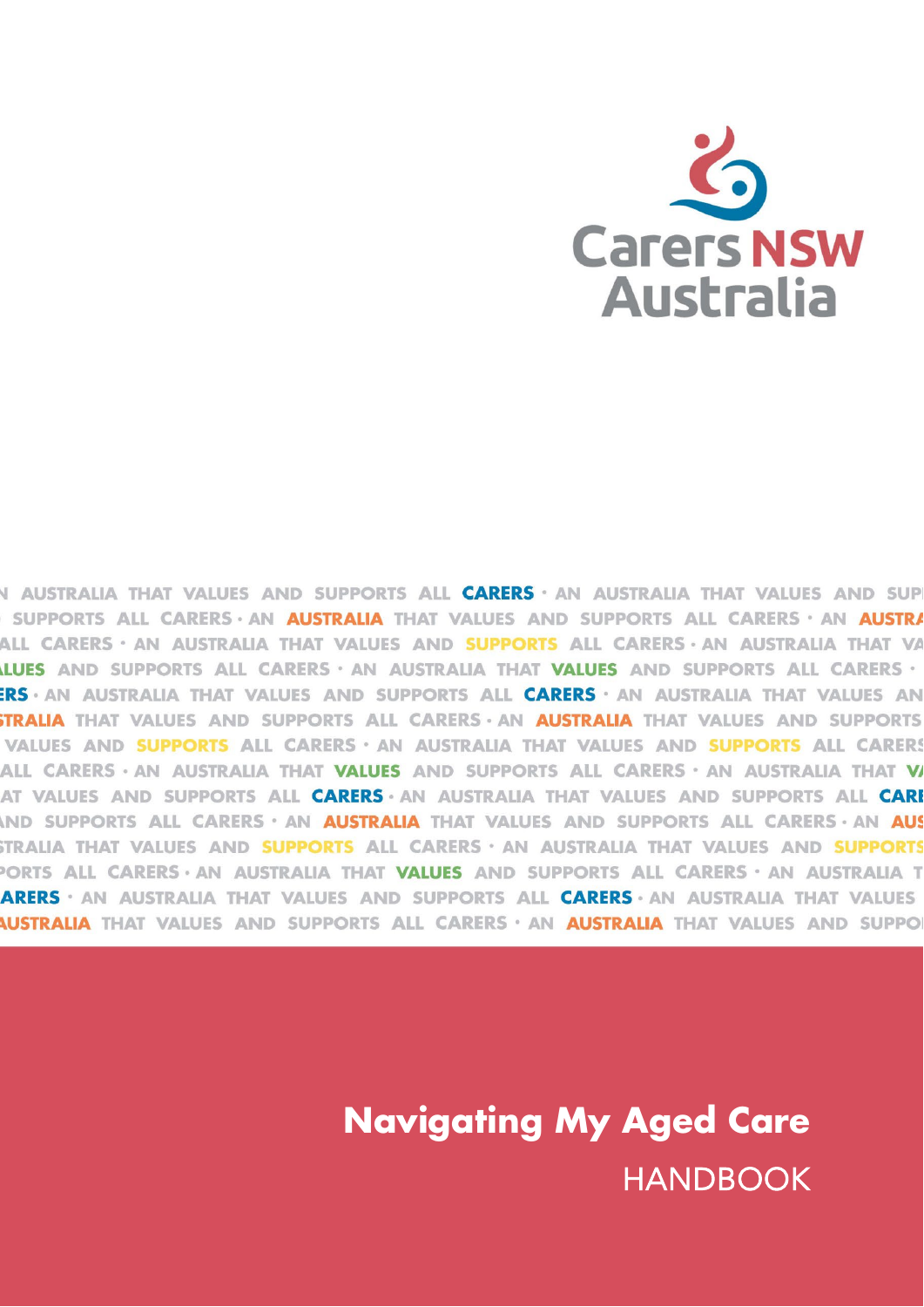

#### **Disclaimer**

The content in this workbook is provided for information purposes only. The contents of this workbook does not constitute legal advice and should not be used as such. Every care has been taken in relation to its accuracy, however no warranty is given or implied. Formal legal advice should be sought in particular matters.

© Copyright Carers NSW 2022

**Carers NSW**  ABN 45 461 578 851

Level 10, 213 Miller Street, North Sydney NSW 2060 PO Box 785 North Sydney NSW 2059 Phone: 02 9280 4744 Fax: 02 9280 4755 Email: education@carersnsw.org.au Website: **www.carersnsw.org.au**

*Carers NSW is funded by the NSW and Australian Governments*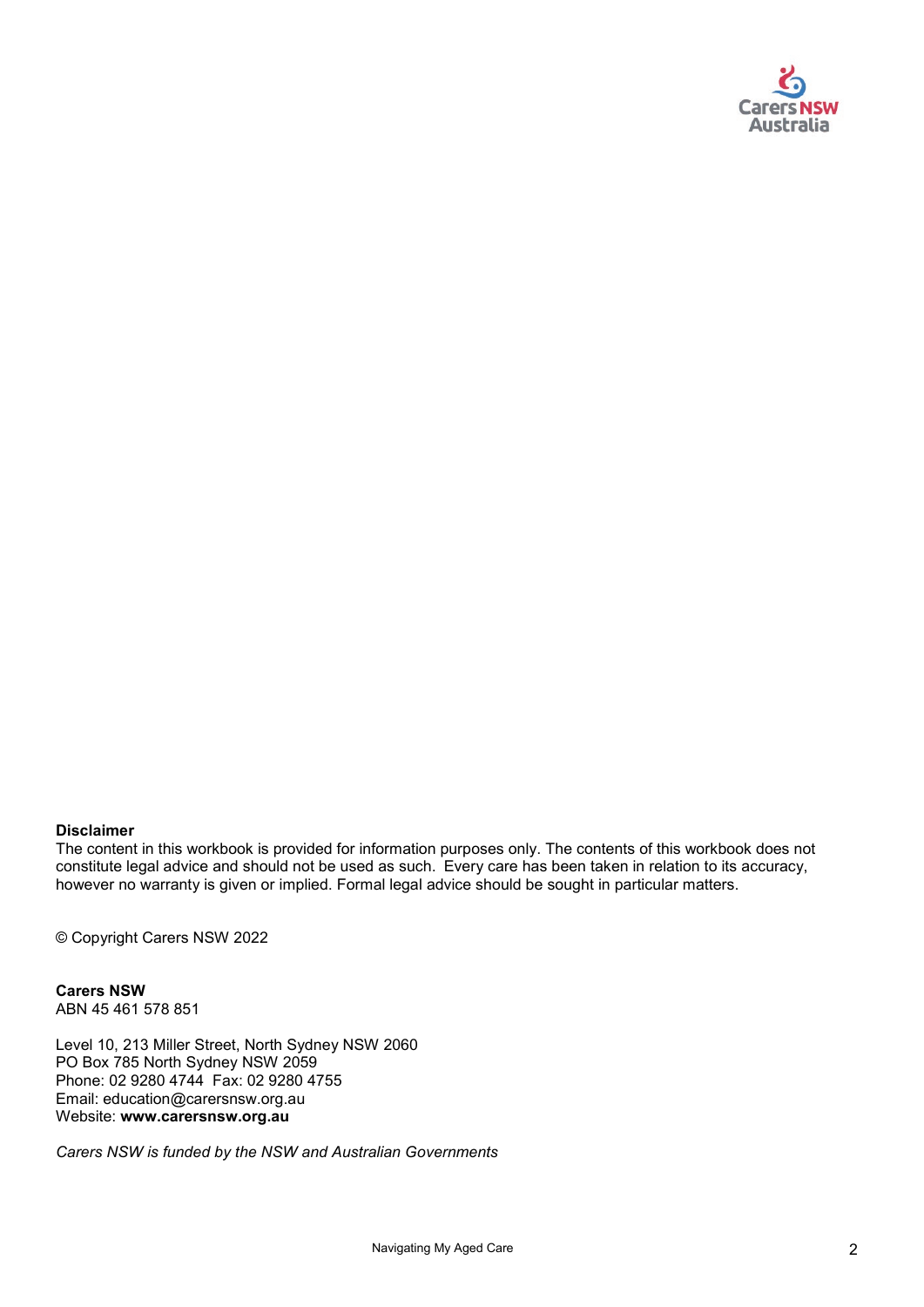

# **Table of Contents**

<span id="page-2-0"></span>

|    |     | 1. Introduction              |    |
|----|-----|------------------------------|----|
|    |     |                              |    |
|    |     |                              |    |
|    |     |                              |    |
|    | (a) |                              |    |
|    | (b) |                              |    |
|    | (c) |                              |    |
|    | (d) |                              |    |
|    | (e) |                              |    |
| 5. |     |                              |    |
|    |     |                              |    |
|    | (a) |                              |    |
|    |     |                              |    |
|    | (a) |                              |    |
|    | (b) |                              |    |
|    | (c) |                              |    |
|    | (d) | I'm not eligible - what now? | 11 |
|    | (e) |                              |    |
|    | (f) |                              |    |
|    |     |                              |    |
|    | (a) |                              |    |
|    | (b) |                              |    |
|    | (c) |                              |    |
|    | (d) |                              |    |
|    | (e) |                              |    |
|    | (f) |                              |    |
|    | (g) |                              |    |
|    |     |                              |    |
|    | (a) |                              |    |
|    | (b) |                              |    |
|    |     |                              |    |
|    | (a) |                              |    |
|    | (b) |                              |    |
|    |     |                              |    |
|    | (a) |                              |    |
|    | (b) |                              |    |
|    |     |                              |    |
|    |     |                              |    |
|    |     |                              |    |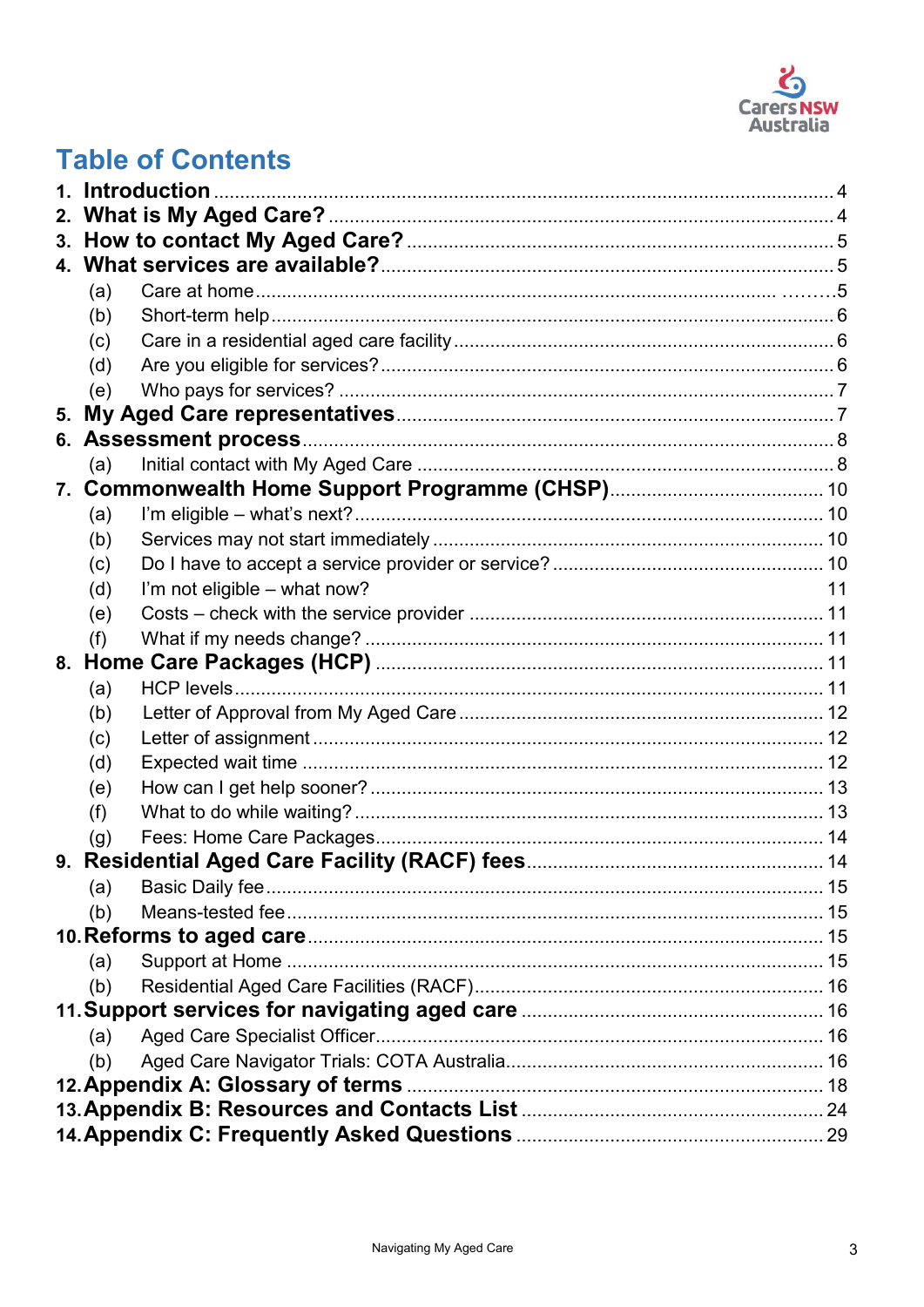

# **1. Introduction**

**[Carers NSW](http://www.carersnsw.org.au/)** has developed this handbook to be used as a reference for the 'Navigating My Aged Care' training module, and also as a stand-alone resource when you need a reminder, update or access certain information about aged care services. This interactive handbook will help you to access information that you feel is relevant for your caring role and situation at a specific time. Another advantage of the standalone resource is that the information should remain current and up to date due to the links that are included.

The handbook provides information on accessing aged care services: where to start, who is eligible, the assessment process and services available, both at home and residential aged care facilities. The advantages of this handbook are that it can be used as a starting point, when the caring needs of your family member or friend change, and to keep you updated on the current aged care reforms. This handbook provides links to the information on the next five years of aged care reforms. The 5 key pillars of reform are:

- Home Care
- Residential aged care services and sustainability
- Residential aged care quality and safety
- Workforce
- Governance

Aged care reforms will aim to have a positive impact on the availability, speed and clarity of the assessment process to identify the needs of those requiring aged care services. These measures will result in high quality, safe care services and provide dignity and respect to our senior Australians. More information can be found online at **[Initiatives and programs aged care reforms](https://www.health.gov.au/initiatives-and-programs/aged-care-reforms)**

If you need support with your caring role, visit the **[Carer Gateway](https://www.carergateway.gov.au/help-advice/getting-help)** website or call the Carer Gateway Service Provider in your region on **1800 422 737**, Monday to Friday, 8am till 5pm. Emergency respite is available through this phone number, 24 hours a day, 7 days a week. Carer Gateway is a national support service funded by the Australian Government. It offers tailored supports and services for carers to help manage challenges, reduce stress and plan ahead.

There will be benefits to informal carers with a more integrated approach to their rights and responsibilities with relation to their caring role and their own health and wellbeing needs. The Royal Commission into Aged Care Quality and Safety has recommended that by 1 July 2022 My Aged Care be linked to Carer Gateway, so that informal carers need only use one system to secure respite care and the full range of information, training and support services available through both systems. Informal carers of older people should have certainty that they will receive timely and high quality supports in accordance with their assessed need**.** More information can be found in the **[Aged Care Royal Commission final report.](https://agedcare.royalcommission.gov.au/sites/default/files/2021-03/final-report-recommendations.pdf)**

# <span id="page-3-0"></span>**2. What is My Aged Care?**

- My Aged Care is the main entry point to the aged care system in Australia.
- Navigating My Aged Care 4 • My Aged Care aims to make it easier for older people, their families and carers to access information on ageing and aged care, have their needs assessed and be supported to find and access services.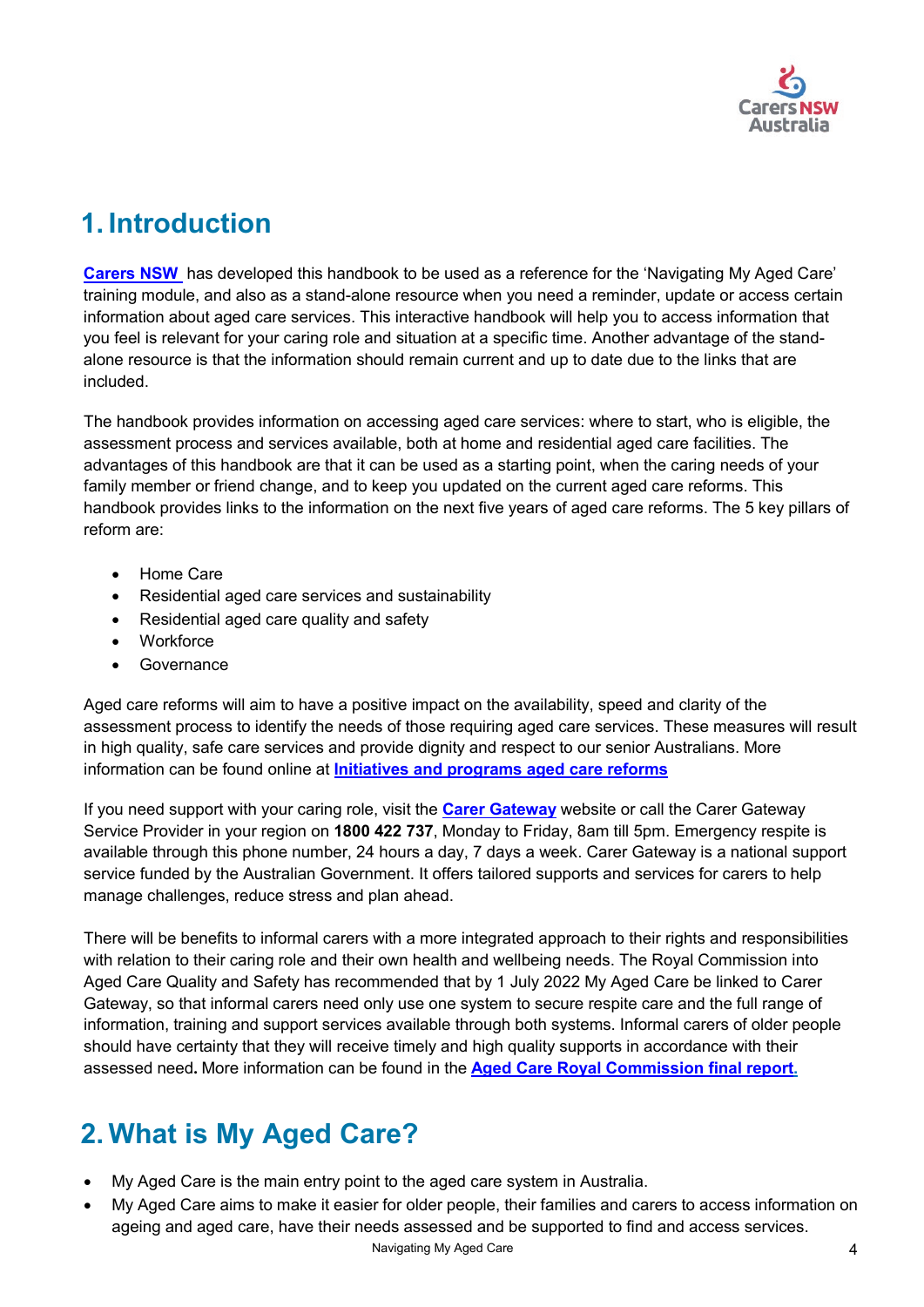

#### **Target population**

- 65 years and older
- 50 years and older and Aboriginal or Torres Strait Islander
- 50 years and older on a low income, homeless or at risk of homelessness.

# <span id="page-4-0"></span>**3. How to contact My Aged Care?**

- My Aged Care Contact Centre Monday to Friday 8.00am 8.00pm; Saturday 10.00am 2.00pm. Closed Public Holidays
- National phone number 1800 200 422 (Freecall) **[My Aged Care website](http://www.myagedcare.gov.au/)**

# <span id="page-4-1"></span>**4. What services are available?**

The following diagram displays My Aged Care services:

- **Commonwealth Home Support Programme (CHSP)** low level support obtained through a Regional Assessment Service (RAS) assessment
- **Home Care Packages (HCP)** more complex in-home and community support, obtained through an Aged Care Assessment Team (ACAT) assessment.
- **Residential Aged Care Facility (RACF)** high care in a residential aged care facility where they receive 24 hour care if required, obtained through an ACAT assessment.



AN AUSTRALIA THAT VALUES AND SUPPORTS ALL CARERS - AN AUSTRALIA THAT VALUES AND SUPPORTS ALL CARERS @ COPYRIGHT CarersNSW

#### <span id="page-4-2"></span>**(a) Care at home**

My Aged Care can help the person that you care for access services at home to improve their wellbeing and help them to stay independent longer. Receiving help with regular activities at the right time can help them to manage better at home. This may be one or two services for a person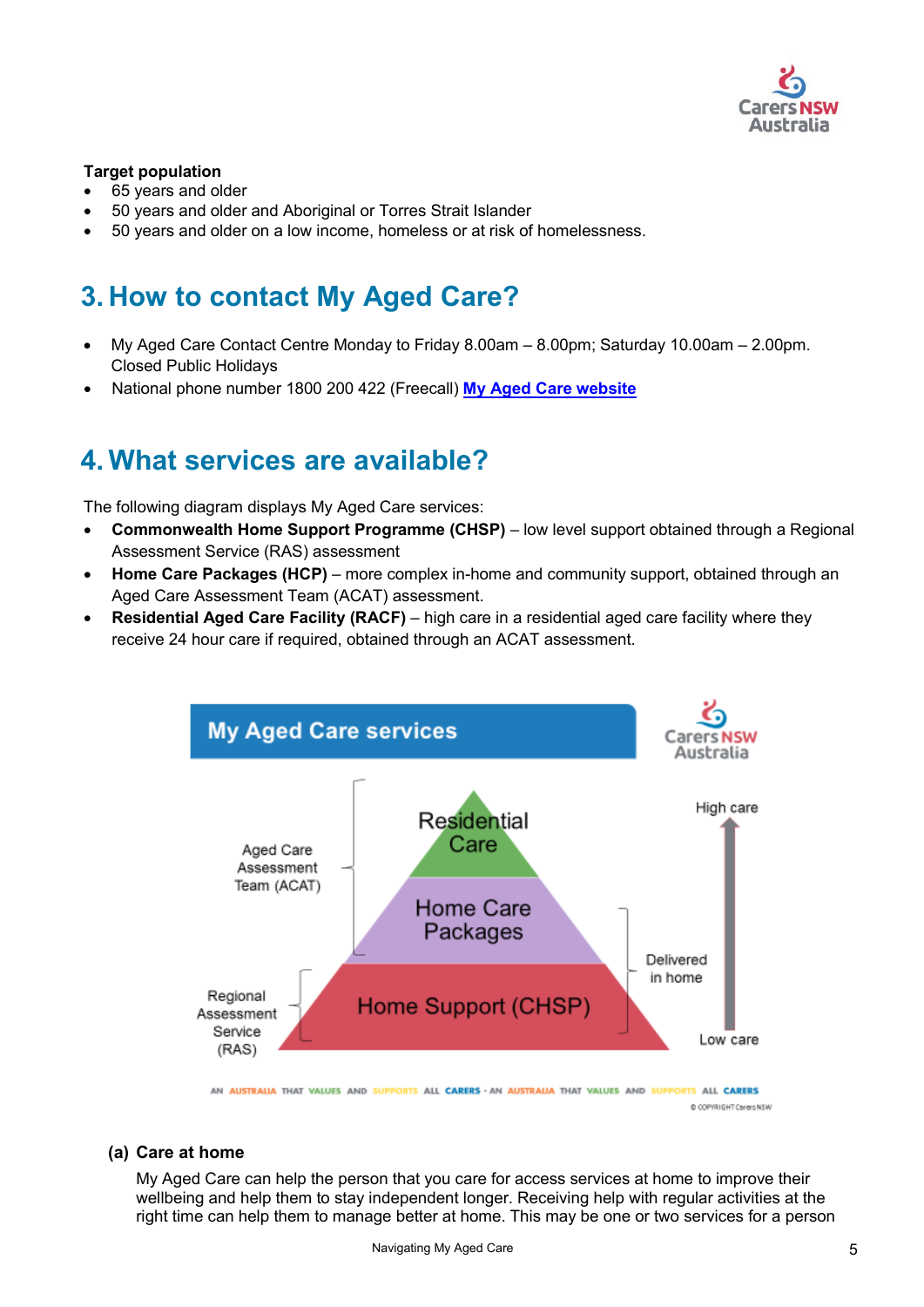

with low support needs, like those services available through CHSP. Alternatively, it may be a package of care and support like that available through HCP.

The person you care for may be eligible to receive a range of services and supports to help their day to day activities such as:

- personal care, for example, help getting dressed
- transport
- modifications to your home, for example hand rails or ramps
- nursing, physiotherapy and other care
- meals
- household jobs like cleaning or gardening
- equipment, such as walking frames
- social activities

For more information, view the **[CHSP service catalogue](https://www.health.gov.au/resources/publications/commonwealth-home-support-programme-chsp-service-catalogue)** 

#### <span id="page-5-0"></span>**(b) Short-term help**

My Aged Care can help you and the person you care for access short-term care services for situations such as:

- recovery from an accident or illness, including after a hospital stay
- when the person you care for has a setback and wants to regain their independence
- when you or your carer need a break (respite care)

Examples include:

• Short-term restorative care (STRC) which is designed to help a person recover from injury or illness. It's a free service funded by My Aged Care, and it aims to get a person moving and helps them retain their independence.

For more information, view the following link: **[STRC program](https://www.health.gov.au/initiatives-and-programs/short-term-restorative-care-strc-programme)**

• Transitional Aged Care Program (TACP) provides short-term care to help older people recover from a hospital stay and regain function. Different types of care and support may be provided such as low intensity therapy (physiotherapy, occupational therapy, social work and other allied health care), nursing support and personal care.

For more information, view the following link: **[Transition care programme](https://www.health.gov.au/initiatives-and-programs/transition-care-programme)**

• Residential respite in an aged care home is available for a few days to a few weeks at a time if a person needs ongoing, continuous carer support for most tasks. For more information, view the following link: **[Short-term residential respite](https://www.myagedcare.gov.au/short-term-care/respite-care)**

#### <span id="page-5-1"></span>**(c) Care in a residential aged care facility**

If you find the person you care for needs ongoing help with day-to-day tasks or health care, a residential aged care facility provides them a supported environment where help is available 24 hours a day.

#### <span id="page-5-2"></span>**(d) Are you eligible for services?**

A call to My Aged Care can help you understand:

- what services may be available
- how much they cost
- how you can access them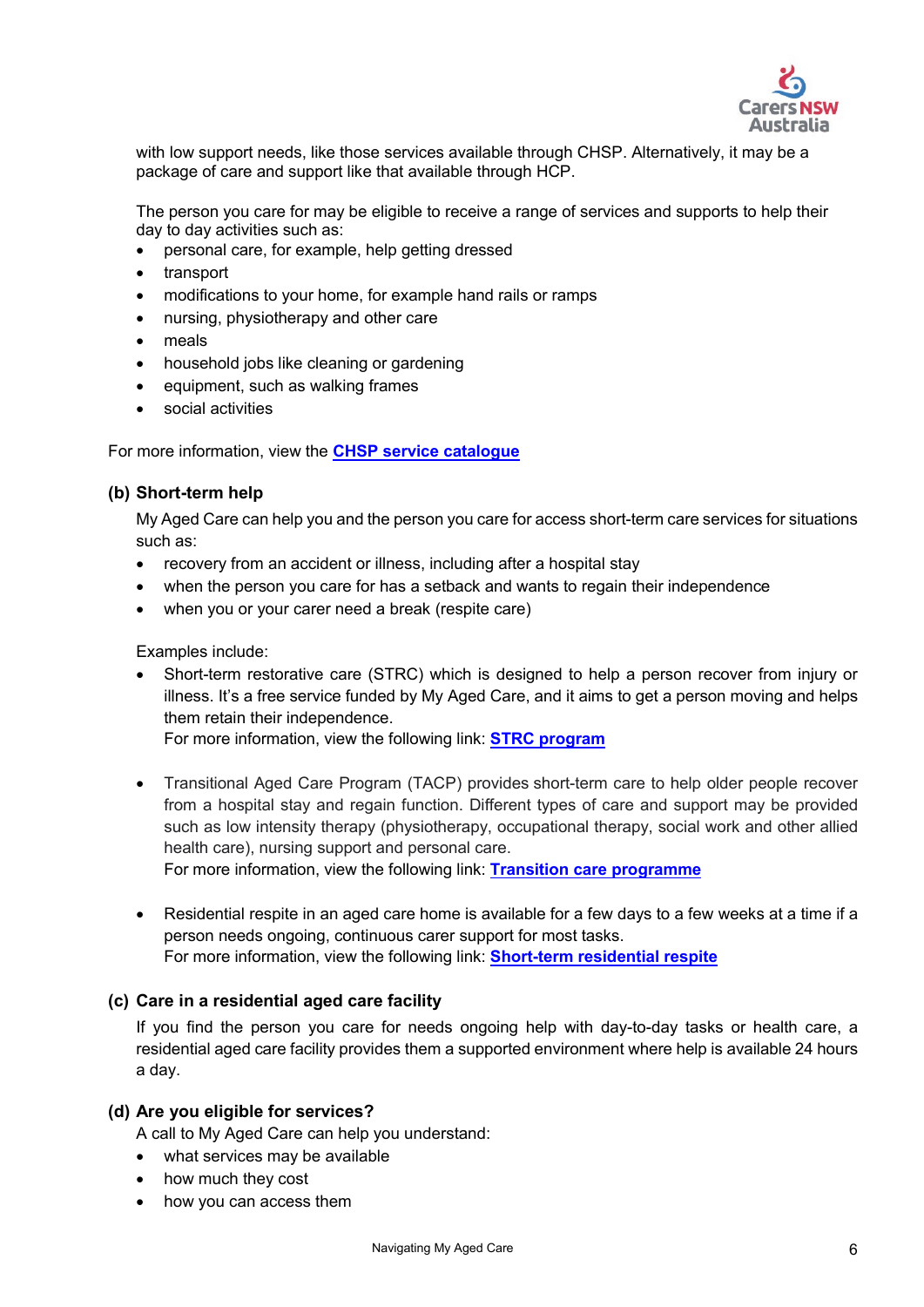

### <span id="page-6-0"></span>**(e) Who pays for services?**

The Australian Government contributes to the cost of aged care services. The person you care for is expected to contribute to the cost if they can afford to. How much they pay may depend on:

- their financial situation
- the number and types of services they receive
- the service provider

Working out how much the person you care for will pay is a key step when deciding what aged care services are right for them. Some of the fees and costs depend on their financial situation. In this situation, the Australian Government uses income assessments or means (income + assets) assessments to work this out. The following section identifies the types of costs and fees they may have to pay, depending on the type of service a person is eligible for.

If the person you care for is eligible for **Commonwealth Home Support Programme** services, it is not necessary to complete a means assessment. Services will start only after consultation and an agreement of the fees and services is reached between both parties. Service providers will charge different amounts for their services, and the person you care for will typically pay an hourly rate for the services they receive, on the days they receive them. There are no exit fees**.** 

For more information, view the following link: **[Commonwealth Home Support Programme](https://www.myagedcare.gov.au/commonwealth-home-support-programme-costs) costs.** 

A person applying for a **Home Care Package** will be asked to pay a basic daily fee, and may also be asked to pay an income-tested care fee. An income assessment determines if the fee needs to be paid. For more information, view the following link: **[Home Care Packages](https://www.myagedcare.gov.au/help-at-home/home-care-packages)**

The following link provides more information on HCP costs and fees: **[Home Care Package costs and fees.](https://www.myagedcare.gov.au/home-care-package-costs-and-fees)** 

A link to the Home Care Package Calculation of your care form can be found at the following site: **[HCP calculation of your cost of care form](https://www.servicesaustralia.gov.au/sa456)** 

When a person moves into a **Residential Aged Care Facility**, they may have to pay a means-tested care fee and accommodation costs. A means assessment determines if a person needs to pay the means-tested care fee and if the Australian Government will contribute to their accommodation costs. Everyone who moves into an aged care home negotiates a room price before moving in.

For more information, view the following link: **[Aged care home costs and fees.](https://www.myagedcare.gov.au/aged-care-home-costs-and-fees)** 

# <span id="page-6-1"></span>**5. My Aged Care representatives**

If the older person you care for is capable of providing consent, but would like you to speak to My Aged Care on their behalf, you can be set up as their *regular representative.* In this instance, the person you care for just needs to provide their permission on the phone to My Aged Care.

If an older person cannot give consent for you to speak to My Aged Care, i.e. they do not have capacity to make decisions, you will need to become their *authorised representative*. To become an authorised representative, you will need to give My Aged Care legal documents to show that you can legally act in this role. Examples include Enduring Guardianship and Enduring Power of Attorney.

When My Aged Care receives your completed form, they will register both the person you care for, and you as their representative. They may call you if they need extra information to process the form.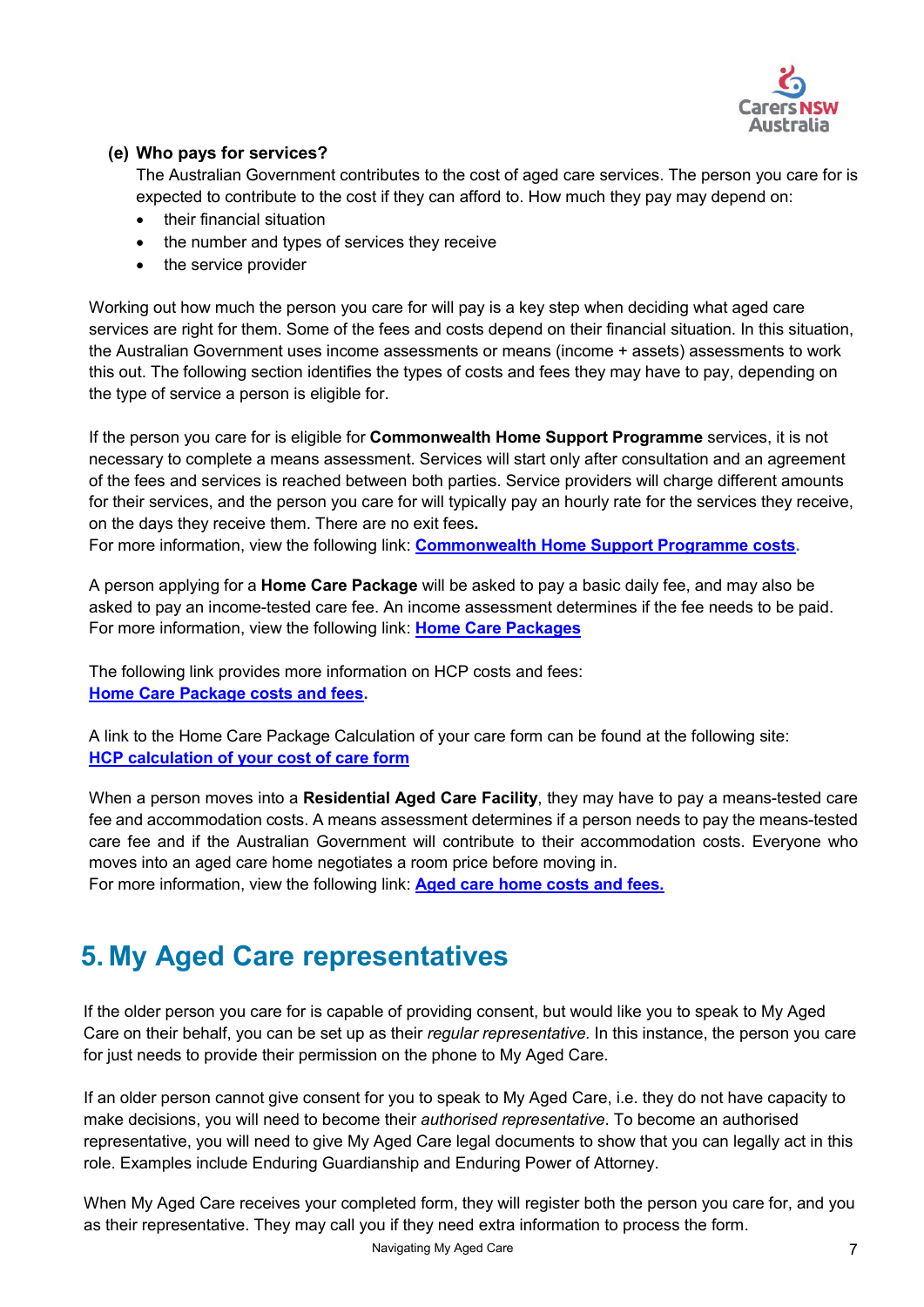

Once a representative has been put in place, they can call My Aged Care on 1800 200 422 to talk about aged care assessments and services for the older person.

The following link explains what a representative can do: **[Details of My Aged Care representatives](https://www.myagedcare.gov.au/my-aged-care-representatives)**

This link explains more information about the two types of Representative and a link to the form: **[Appointment of a Representation Form \(PDF\)](https://www.myagedcare.gov.au/publications/appointment-representative-form)** 

# <span id="page-7-0"></span>**6. Assessment process**

Before a person can access any government funded services, they must have a My Aged Care assessment to ensure they receive the most relevant care and support.

My Aged Care Contact Centre staff complete an initial needs identification of clients by asking a series of questions over the phone. Screening occurs after a person registers with My Aged Care and has a client record created. Questions will be asked over the phone to help work out a person's needs and care arrangements – this takes at least 10 minutes. You will need the Medicare card of the person you care for. For more information, view the following link: **[Contact My Aged Care](https://www.myagedcare.gov.au/contact-us).**

It is also possible to apply for an assessment online, which is quite straight forward and applies to CHSP services, HCP and RACF. **[Apply for an assessment](https://www.myagedcare.gov.au/assessment/apply-online) online.**

The following diagram depicts how to initially contact My Aged Care, the two assessment types being used and the general services they give a person access to if they are eligible.



### <span id="page-7-1"></span>**(a) Initial contact with My Aged Care**

This section explains the initial steps when it becomes apparent that the person you care for may need some aged care services. This is explained in the next steps and illustrated in the diagram.

#### **1. How to begin Contact with My Aged Care?**

The first step is to identify the reason you or the person you care for are contacting My Aged Care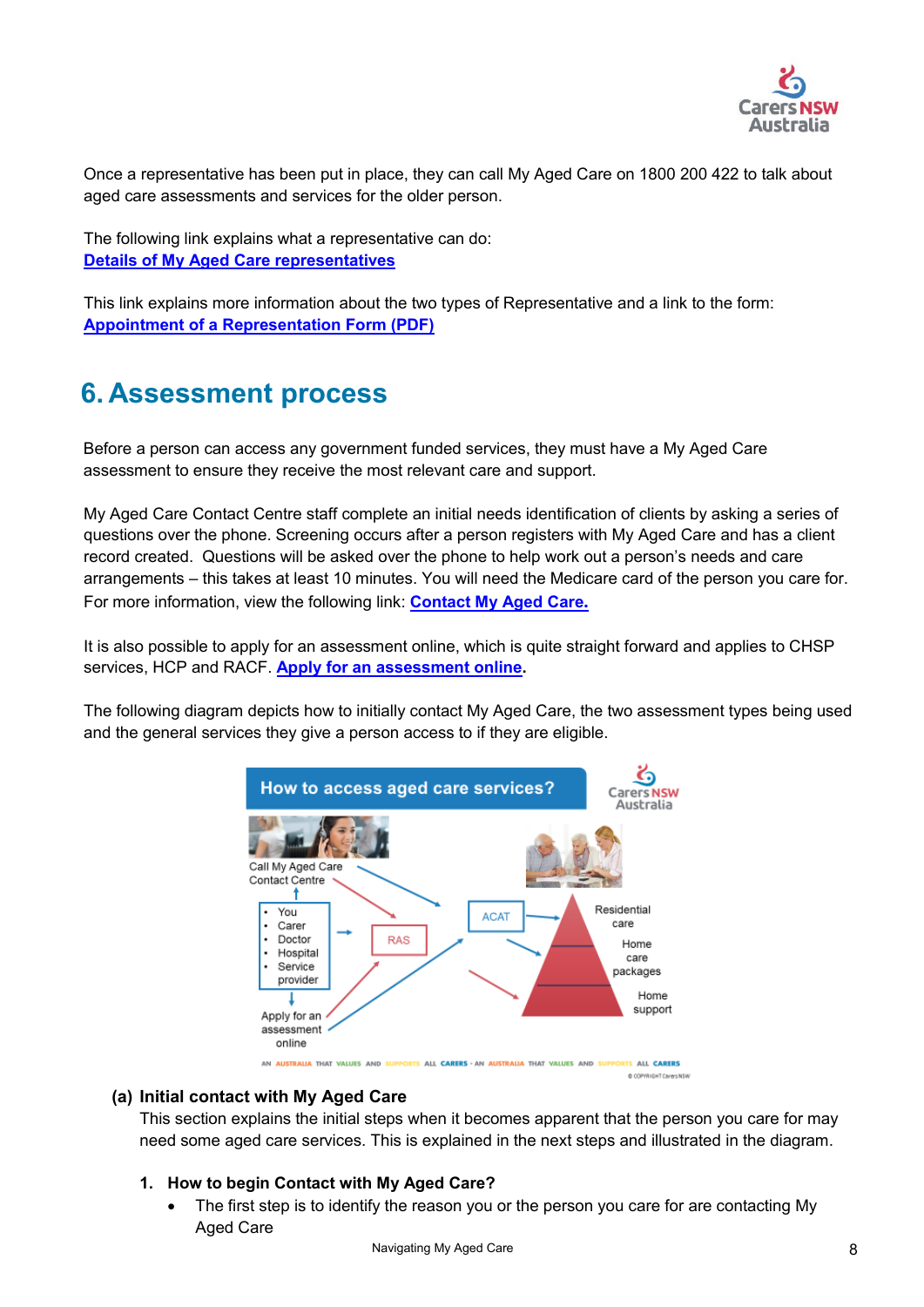

- At this stage determine the best way to make the first contact through the phone to the contact centre or filling out the form online?
- Will you be speaking on behalf of the person you care for? If so, either ask the person you care for to speak to My Aged Care on the phone or fill in the My Aged Care Representative Form.

### **2. Initial conversation with My Aged Care**

- Provide all relevant details of the person you care for to My Aged Care
- Answer all questions that My Aged Care asks about the person you care for
- Wait from a response from My Care as to whether services are available, and if so, what type.
- The type of services required determine which assessment needs to undertaken

### **3. Assessment process**

- The assessor asks a number of questions to determine a person's needs
- If a person's application is successful, they will be contacted by an assessor who advises them of the outcome of the assessment.
- An ACAT assessment is usually undertaken at home or in hospital and a person will be eligible for a HCP, and/or RACF.
- A RAS assessment is usually undertaken at a person's home and they will hear quickly if they are eligible to receive CHSP.
- A person is advised of the outcome of the RAS assessment at this time.

### **4. What happens next?**

The following diagram displays the outcomes of both a RAS and ACAT assessment.

- If a person is not eligible for a service, the assessor will explain this.
- Those who undertook a RAS assessment and are successful, will be told they are eligible for CHSP.
- Those who undertook an ACAT assessment and are successful will be sent a comprehensive report outlining what they are eligible for (e.g. HCP, STRC, RRC, TC and RACF)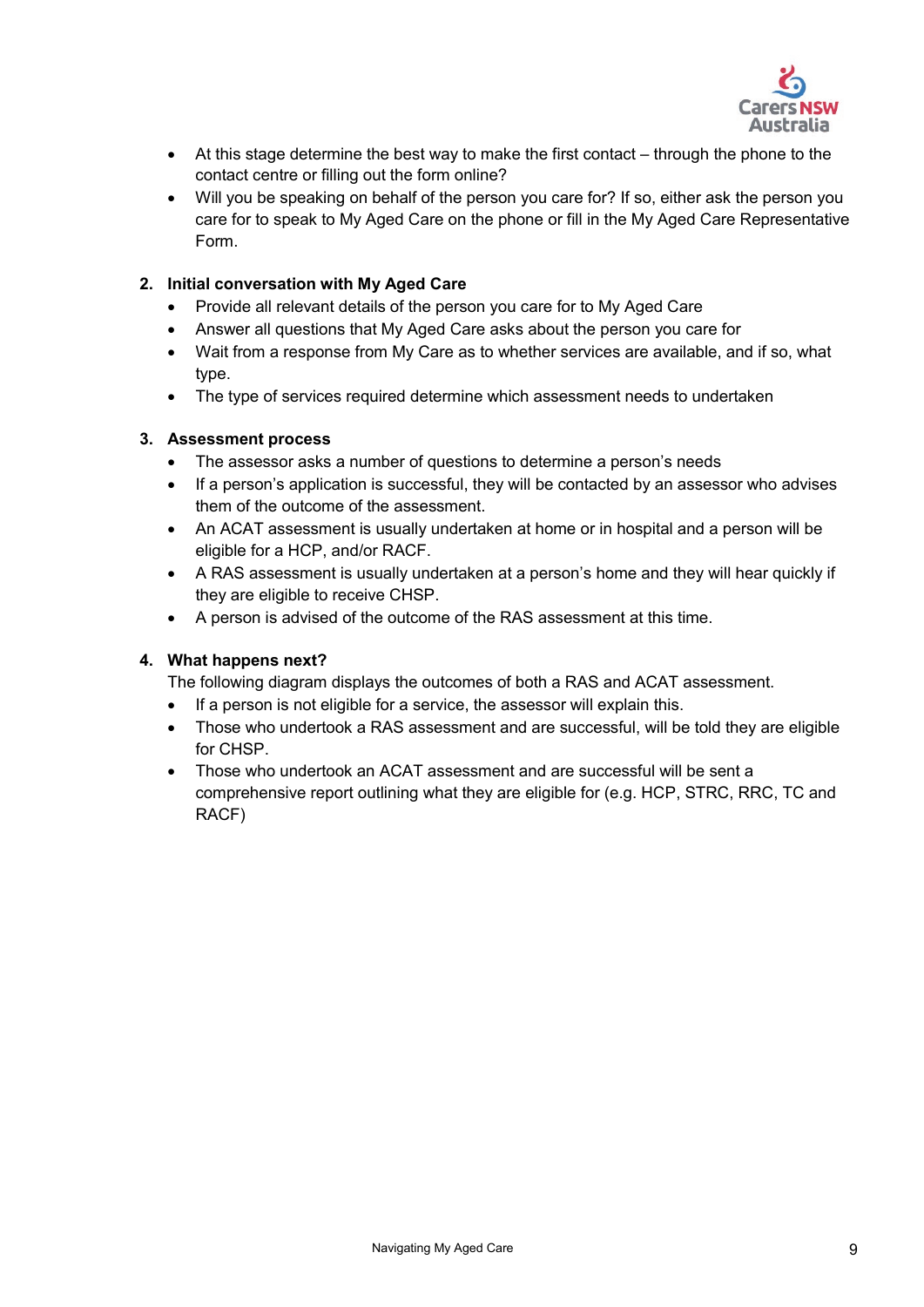



AN AUSTRALIA THAT VALUES AND SUPPORTS ALL CARERS - AN AUSTRALIA THAT VALUES AND SUPPORTS ALL CARERS @ COPYRIGHT Carers NSW

# <span id="page-9-0"></span>**7. Commonwealth Home Support Programme (CHSP)**

CHSP is intended for seniors requiring one or two basic services, either in the short-term or on an ongoing basis. The assessor will let you and the person you care for know if they are eligible for CHSP services at the assessment, as well as identifying the relevant services. Note the following

### <span id="page-9-1"></span>**(a) I'm eligible – what's next?**

The person you care for will receive a referral code for each service. You can connect with local service providers either by:

- Asking your assessor to make a referral for the person you care for, or
- Making the referral yourself, on behalf of the person you care for.

#### <span id="page-9-2"></span>**(b) Services may not start immediately**

The service provider will explain how the service operates, their fee policy, and their complaints policy. They will undertake a risk assessment and ask the older person or you as their carer to sign a service agreement before starting services.

Due to the demand in services, the person you care for may have to wait. It is recommended that you stay in touch with the service provider to be updated as to when the services will be available.

If the services are not available and there is no waiting list due to too much demand, it is suggested you contact Carer Gateway, as you may eligible for a Tailored support package. For more information, visit the following link: **[Carer Directed Support](https://www.carergateway.gov.au/financial-help/carer-directed-support-service)**

#### <span id="page-9-3"></span>**(c) Do I have to accept a service provider or service?**

A referral to a service provider gives you and the person you care for the opportunity to look elsewhere if you don't feel it is the right service provider for them. Checking several service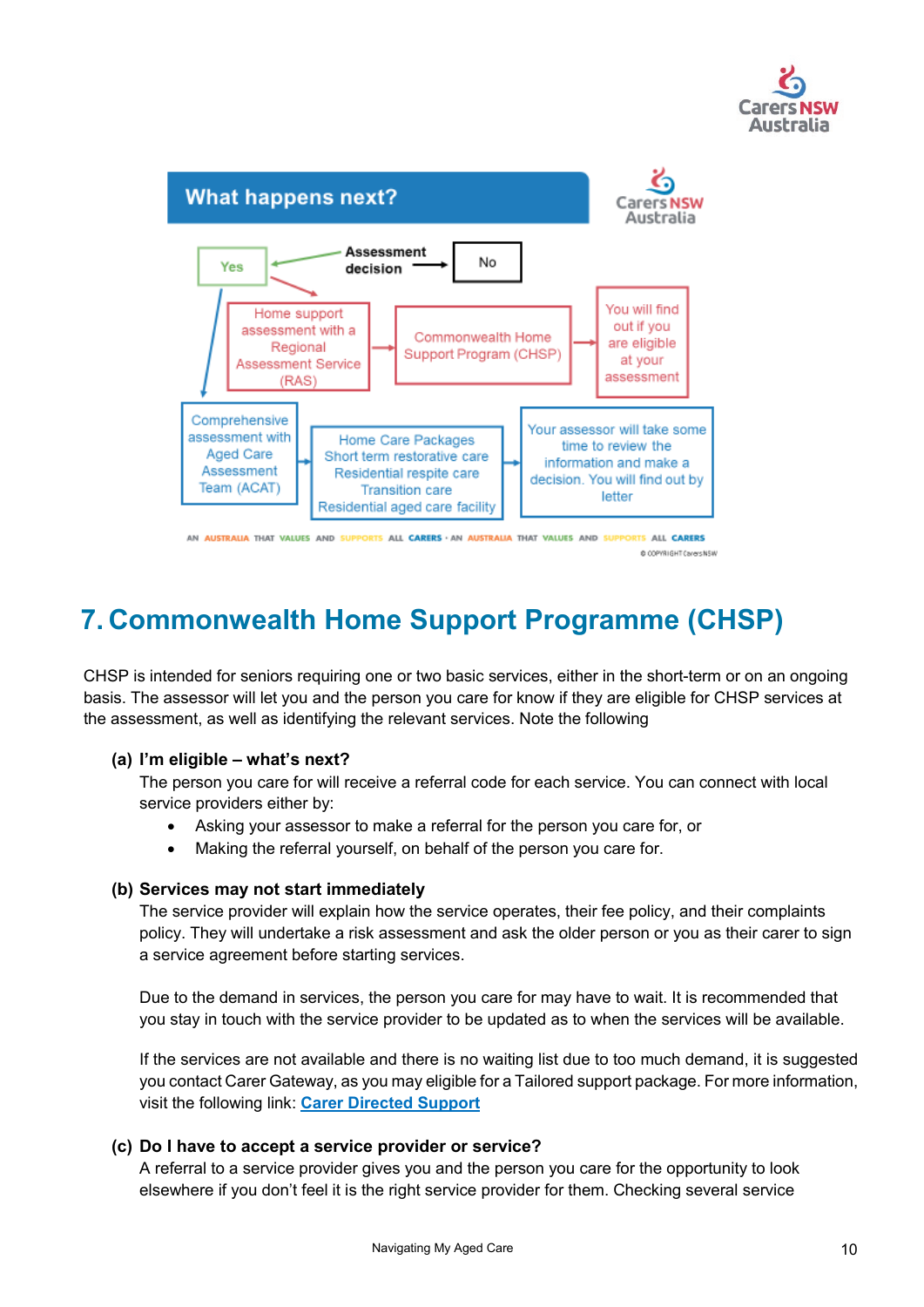

providers, asking the questions that matter to you and the person you care for is the way to locate the appropriate provider**.** . For more information, visit the following link: **[Find a Provider](https://www.myagedcare.gov.au/find-a-provider/)**

#### <span id="page-10-0"></span>**(d) I'm not eligible – what now?**

The assessor will explain why and discuss the options with you and the person you care for.

#### <span id="page-10-1"></span>**(e) Costs – check with the service provider**

Ask them how much the person you care for will contribute, how often they will pay for the service and what happens if they take a break. Remember you can negotiate the cost with their preferred provider.

If the person you care for can't afford a contribution, speak to their provider as they may have policies to protect those unable to contribute.

#### <span id="page-10-2"></span>**(f) What if my needs change?**

You may notice that the needs of the person you care for change and they no longer need the current service but require a different service. If this occurs, speak to their provider or call My Aged Care.

# <span id="page-10-3"></span>**8. Home Care Packages (HCP)**

Generally a person with more complex needs than those receiving CHSP, requiring two or more service types and care coordination will be considered for a HCP.

There is a high demand for Home Care Packages. Packages are allocated fairly, based on the approval date and priority letter sent to you by the Aged Care Assessment Team. Those with urgent needs are approved as high priority. This ensures they receive access to care much sooner.

### <span id="page-10-4"></span>**(a) HCP levels**

The diagram below displays the four levels of home care packages. The Australian Government pays a different subsidy amount for each level of Home Care Package. This amount is paid to the home care provider that you or the person you care for choose.

• **Level 1**

Those assigned a Level 1 HCP are those with basic care needs. They may receive up to \$24.73 per day (\$9,000 per year) to help purchase services and supports needed to stay at home (March 2022).

For more information, visit the following link: **[HCP Government subsidy](https://www.health.gov.au/resources/publications/schedule-of-subsidies-and-supplements-for-aged-care)** 

• **Level 2**

Those assigned a Level 2 HCP are those with low-level care needs. They may receive up to \$43.50 per day to help purchase services and supports needed to stay at home (March 2022). For more information, visit the following link: **[HCP Government subsidy](https://www.health.gov.au/resources/publications/schedule-of-subsidies-and-supplements-for-aged-care)** 

• **Level 3**

Those assigned a Level 3 HCP are those with intermediate care needs. They may receive up to \$94.66 per day to help purchase services and supports needed to stay at home (March 2022). For more information, visit the following link: **[HCP Government subsidy](https://www.health.gov.au/resources/publications/schedule-of-subsidies-and-supplements-for-aged-care)**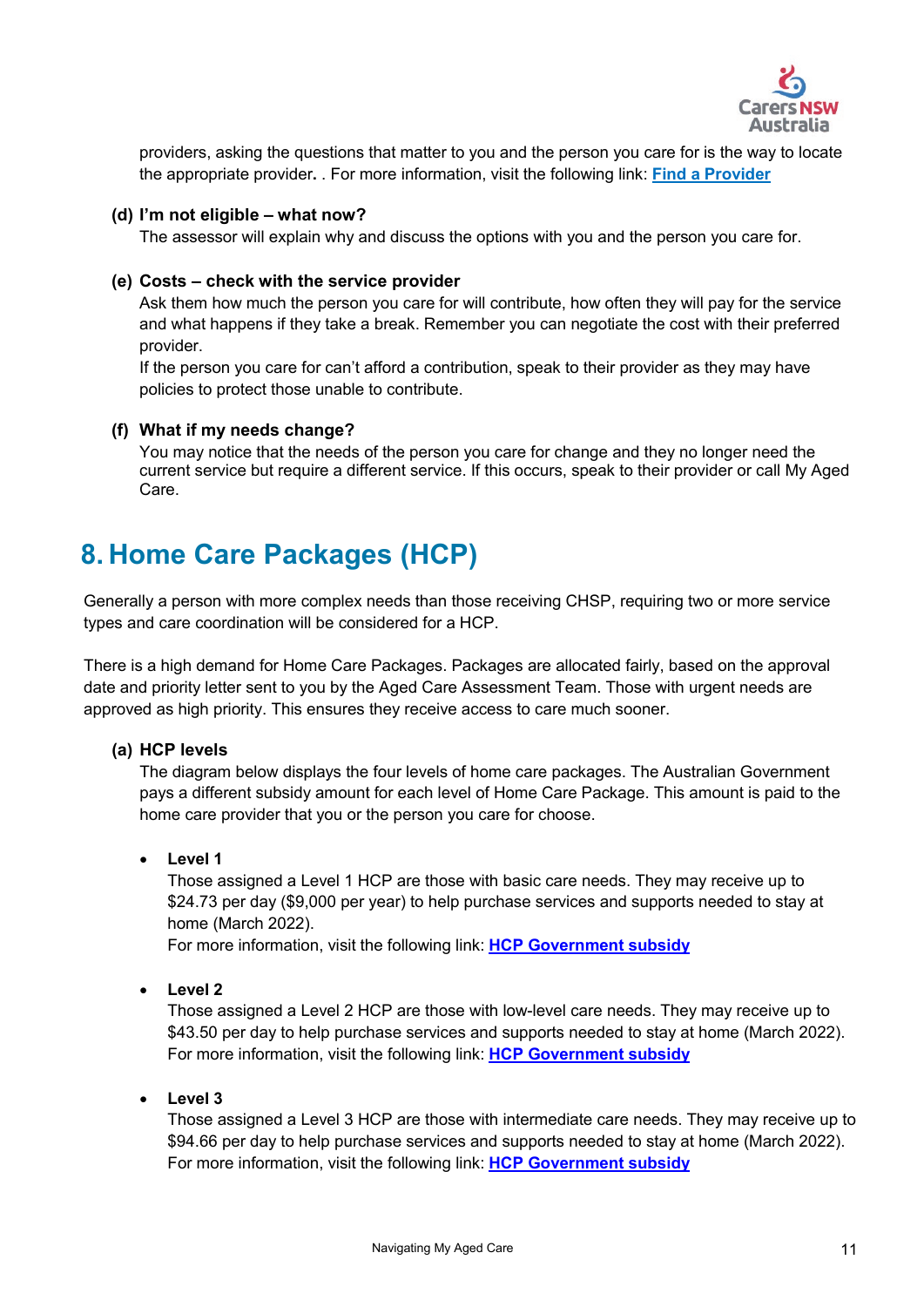

#### • **Level 4**

Those assigned a Level 4 HCP are those with high-level care needs. They may receive up to \$143.50 per day to help purchase services and supports needed to stay at home (March 2022). For more information, visit the following link: **[HCP Government subsidy](https://www.health.gov.au/resources/publications/schedule-of-subsidies-and-supplements-for-aged-care)** 



Australian Government. Department of Health. Home Care Packages Program: Operational manual for Home Care Package consumers. Version 1.2 Sept 2021. Page 12, 2.1. What is a Home Care Package?

### <span id="page-11-0"></span>**(b) Letter of Approval from My Aged Care**

The letter advises the person you care for that they are eligible for a Home Care Package (HCP), including details of the package level, priority and type of care but it does not mean that they can start their HCP yet. While the wait time from receiving this letter of approval and obtaining services is long, it has improved dramatically in the last 9 months (see Expected Wait Time in (d) below).

This letter will also provide advice on what you can do while waiting for a package to be assigned.

#### <span id="page-11-1"></span>**(c) Letter of assignment**

This letter advises that a Home Care Package (HCP) is now available. It also includes a referral code and confirms the level of the HCP that has been allocated. A referral code is one unique number for a person's HCP.

If their ACAT assessment also shows that they are eligible for Residential Aged Care Facility, they will also receive a referral code for residential care.

There may also be CHSP referral codes due to the wait time of Home Care Packages levels 2-4.

#### <span id="page-11-2"></span>**(d) Expected wait time**

The Aged Care Reforms approved by the Australian Government for the next 5 years will ensure that there will be an increase in home care services, resulting in significant reduction in wait times. The early reforms have resulted in a reduction in wait times for levels 2-4, which were previous 12 – 18 months. Note the current wait time in the table below.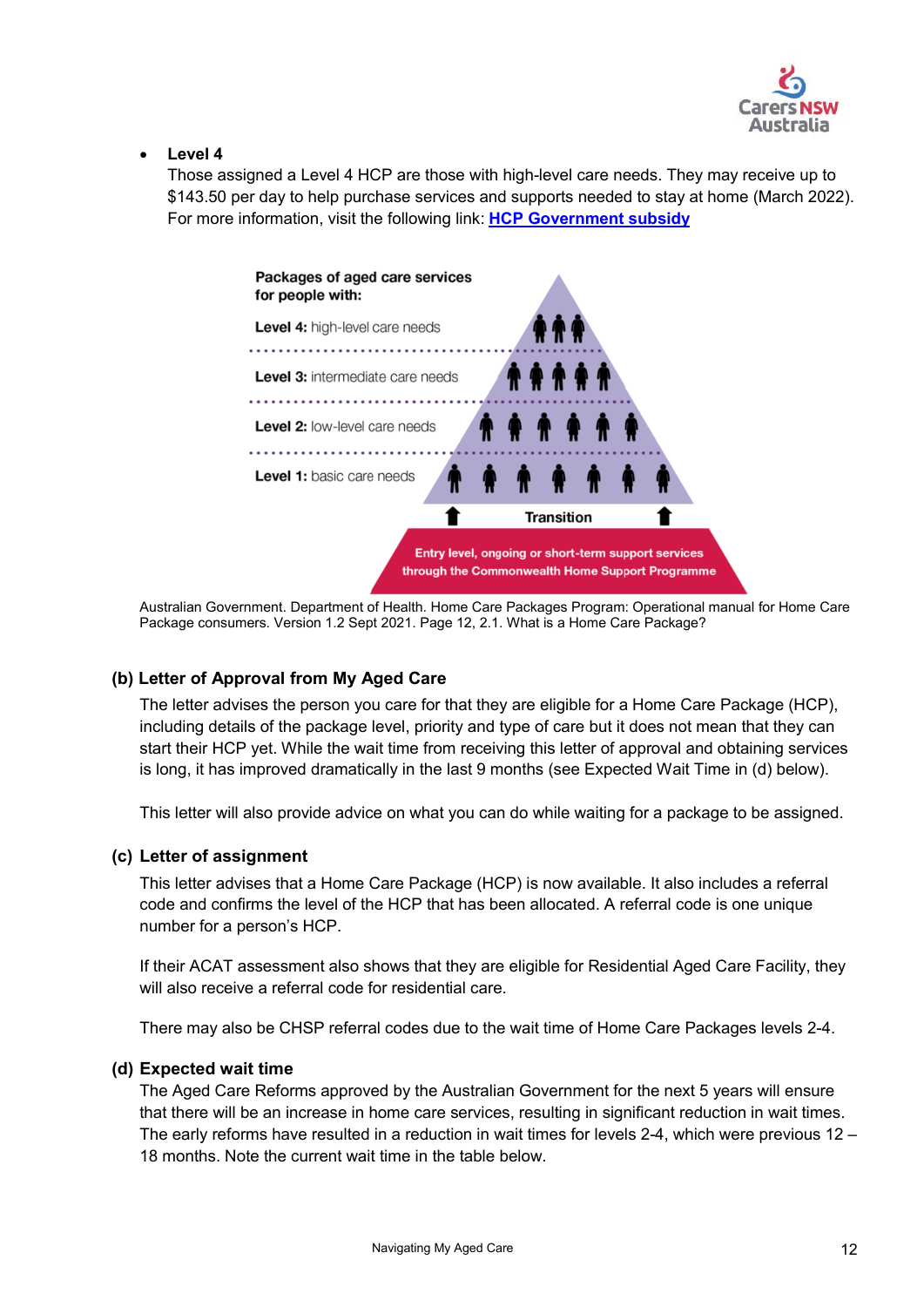

| <b>Approved Home Care Package level</b> | Wait time from letter of approval |
|-----------------------------------------|-----------------------------------|
| Level 1                                 | $3-6$ months                      |
| Level 2                                 | $6 - 9$ months                    |
| Level 3                                 | $6 - 9$ months                    |
| ⊥evel 4                                 | $6 - 9$ months                    |

#### **Expected Wait Time – Home Care Package National Queue**

Last revised 31 March 2022

For more information, visit the following link: **[Assessment decision Home Care Packages](https://myagedcare.gov.au/assessment-decision-home-care-packages)**

#### <span id="page-12-0"></span>**(e) How can I get help sooner?**

Note the following options if a person needs services sooner than their expected wait time. It is important to note that interim packages do not affect someone's position in the queue.

#### **1. Interim Packages**

In some instances a lower level HCP may become available. This is called an interim package and may be offered while waiting for your approved package level. For example, you may be waiting for a Level 4 home care package and be offered a Level 1 package in the meantime. If you accept an interim package, it will not affect your position in the queue.'

#### **2. Commonwealth Home Support Programme (CHSP)**

Another option is to seek help through the CHSP. Tell the assessor that you would like to explore this option for the person you care for. They will help you find out if they're eligible for specific services. The option to receive services through CHSP is generally discussed at the time of assessment. If not it is recommended that you bring it up with the assessor at the time.

#### **3. Carer Gateway**

As with those seeking a CHSP service, if there is still a need for services during the wait time, it is suggested that you, as the carer, contact Carer Gateway, as you may eligible for a Carer Directed Support service. For more information, visit the following link: **[Tailored](https://www.carergateway.gov.au/financial-help/carer-directed-support-service) Support Packages**

#### **4. Non-government funded services**

These services may be an option if the person you care for needs care while waiting for their approval or when an interim package becomes available.

The following link provides information about non-government funded services at home or in an aged care home: **[Non-government funded providers](https://www.myagedcare.gov.au/non-government-funded-providers)** 

#### <span id="page-12-1"></span>**(f) What to do while waiting?**

Start to gather information so that you're prepared once the person you care for is assigned a Home Care Package.

Here are some things to do while you both wait:

#### **1. Search for providers**

Find the local service providers that meet the needs of the person you care for by using the Find a Provider tool.

**[Find a Provider tool](https://www.myagedcare.gov.au/find-a-provider)**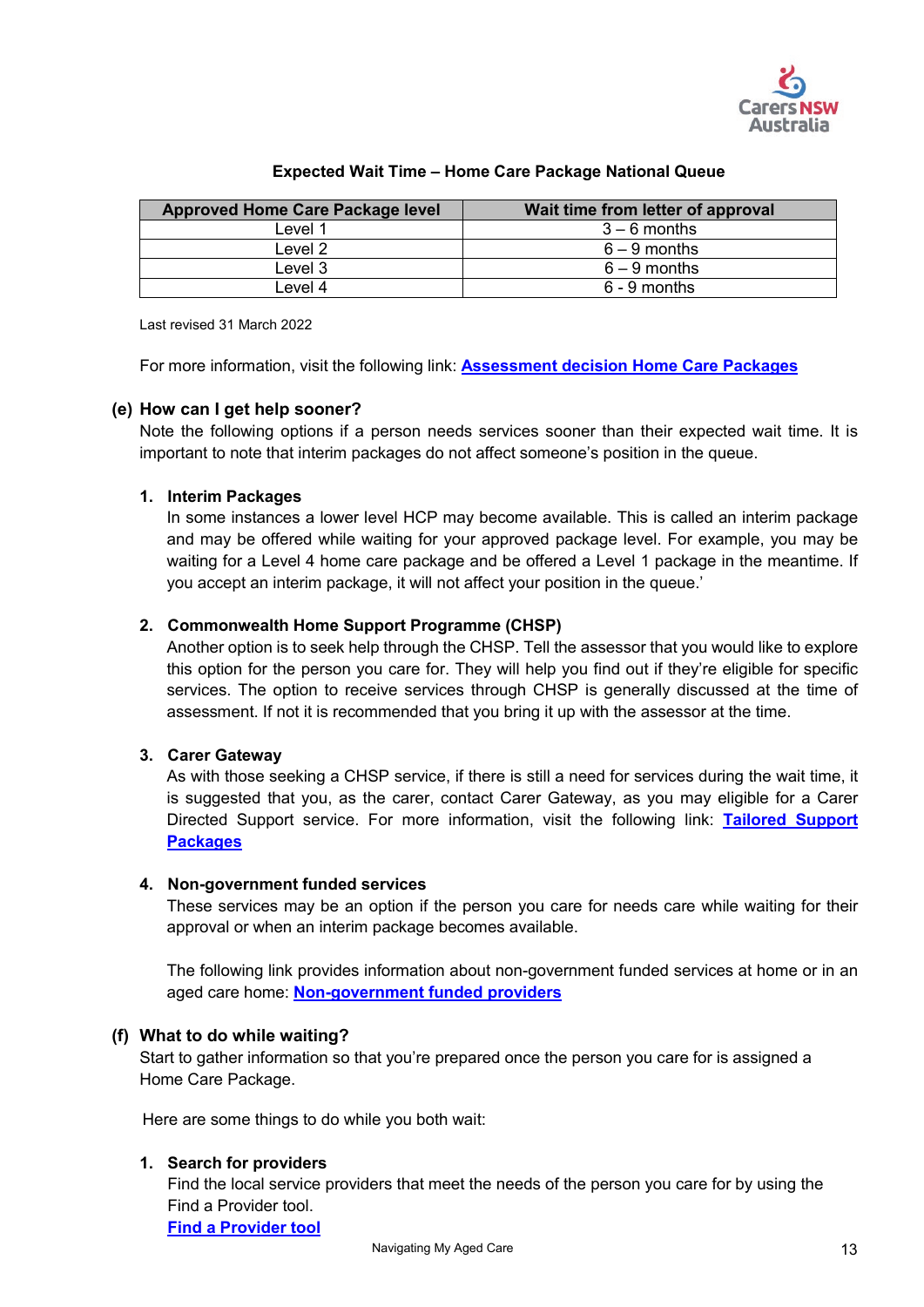

#### 2. **Look into the costs**

Understand the fees they may be asked to pay and how much each service provider charges for their services.

**[Home Care Packages costs and fees](https://www.myagedcare.gov.au/home-care-package-costs-and-fees)**

#### 3. **Visit providers**

Visiting providers can help you both decide whether they are right for the person you care for. **[Connect with Home Care Package providers](https://www.myagedcare.gov.au/connect-home-care-package-providers)**

#### <span id="page-13-0"></span>**(g) Fees: Home Care Packages**

#### **Basic daily fee**

The basic daily fee is set by the government at a percentage of the single basic age pension. This fee varies depending on a person's HCP (see table below for details). Every older person receiving a HCP will be asked to pay a basic daily fee if they can afford to do so. Generally, a provider will invoice you or the person you care for weekly or fortnightly or monthly.

From 20 March 2022, the basic daily fee by Home Care Package level is:

| Package level | Daily fee | <b>Annual fee</b> |
|---------------|-----------|-------------------|
| Level 1       | \$10.08   | \$3,679.20        |
| Level 2       | \$10.66   | \$3,890.90        |
| Level 3       | \$10.97   | \$4,004.05        |
| Level 4       | \$11.26   | \$14,109.90       |

The basic daily fee is added to the government subsidy to increase the funds available to you in your HCP budget.

 The basic daily fee changes in March and September each year in line with the age pension. For more information, visit the following link: **[Home Care Package budgets](https://www.myagedcare.gov.au/agreeing-home-care-package)**

#### **What is the income-tested care fee?**

The income-tested care fee is an extra contribution that some people pay, as determined through an income assessment. This fee is different for everyone. It's based on individual income including your pension. However, full pensioners do not pay an income-tested care fee.

For more information, visit the following link: **[Home Care Packages costs and fees.](https://www.myagedcare.gov.au/home-care-package-costs-and-fees)**

The following link also gives you information on whether you need to fill out an income and means assessment: **[Do I need to complete an income and means assessment?](https://www.myagedcare.gov.au/income-and-means-assessments/)**

# <span id="page-13-1"></span>**9. Residential aged care facility fees (RACF)**

Working out how much a person will pay is a key step when deciding what aged care services are right for them. Some of the fees and costs depend on your financial situation. The Australian Government uses income assessments or means (income + assets) assessments to work this out.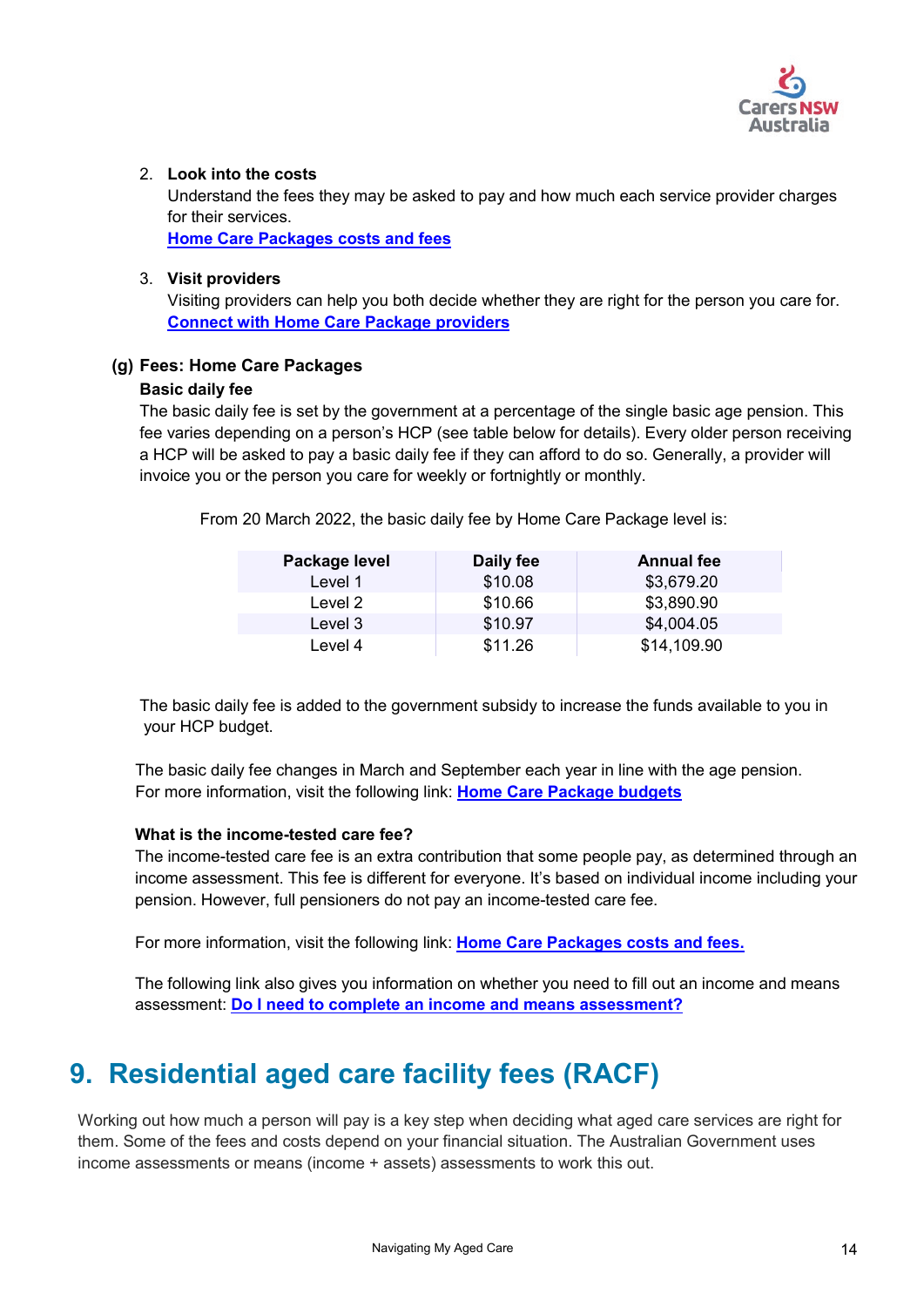

#### <span id="page-14-0"></span>**(a) Basic Daily fee**

Based on current rates, the maximum basic daily fee is \$54.69 per day, or \$19,961.85 per year as at 20 March 2022.

This fee helps pay for a person's day-to-day services such as meals, cleaning, facilities management and laundry. Everyone is expected to pay a basic daily fee to cover these services. The basic daily fee is 85% of the single person rate of the basic age pension. The government sets the price on 20 March and 20 September each year, changing in line with increases to the age pension. For more information, visit the following link: **[Department of Health website](https://www.health.gov.au/resources/publications/schedule-of-fees-and-charges-for-residential-and-home-care).**

When a person moves into a residential aged care facility, Services Australia will send a letter confirming their maximum Daily Basic Fee.

For more information, visit the following link: **[https://www.myagedcare.gov.au/aged-care-home](https://www.myagedcare.gov.au/aged-care-home-costs-and-fees)[costs-and-fees](https://www.myagedcare.gov.au/aged-care-home-costs-and-fees)**

#### <span id="page-14-1"></span>**(b) Means-tested fee**

Additional care contribution costs based on an individual's income and assets assessment.

The Means-tested Care Fee is an additional contribution towards the cost of aged care. The fee that someone pays will be from \$0 to between \$259.26 per day.

Not everyone will have to pay a means-tested care fee. The exact amount to pay is determined through a **means [assessment](https://www.myagedcare.gov.au/income-and-means-assessments/#aged-care-home).** 

# <span id="page-14-3"></span><span id="page-14-2"></span>**10. Reforms to aged care**

#### **(a) Support at Home**

The Australian Government has announced that it is developing a single Support at Home program for older persons. The new program aims to provide a seamless system of care and match timely services to the needs of older people living at home and in the community. It will be easier to navigate and better support older people and their informal carers. For more information, visit the following link: **[Reform to in-home aged care.](https://www.health.gov.au/health-topics/aged-care/aged-care-reforms-and-reviews/reform-to-in-home-aged-care-to-create-a-single-system)** 

The main aims are to:

- put the older person at the centre of their care
- better match assessed needs with appropriate care and supports, and
- ensure that services are safe and of high quality.

From July 2023, the new Support at Home program will replace:

- Commonwealth Home Support (CHSP)
- Home Care Packages (HCP)
- Short-Term Restorative Care (STRC)
- Residential respite care

For more information, visit the following link: **[Reform to in-home aged care](https://www.health.gov.au/health-topics/aged-care/aged-care-reforms-and-reviews/reform-to-in-home-aged-care-to-create-a-single-system)**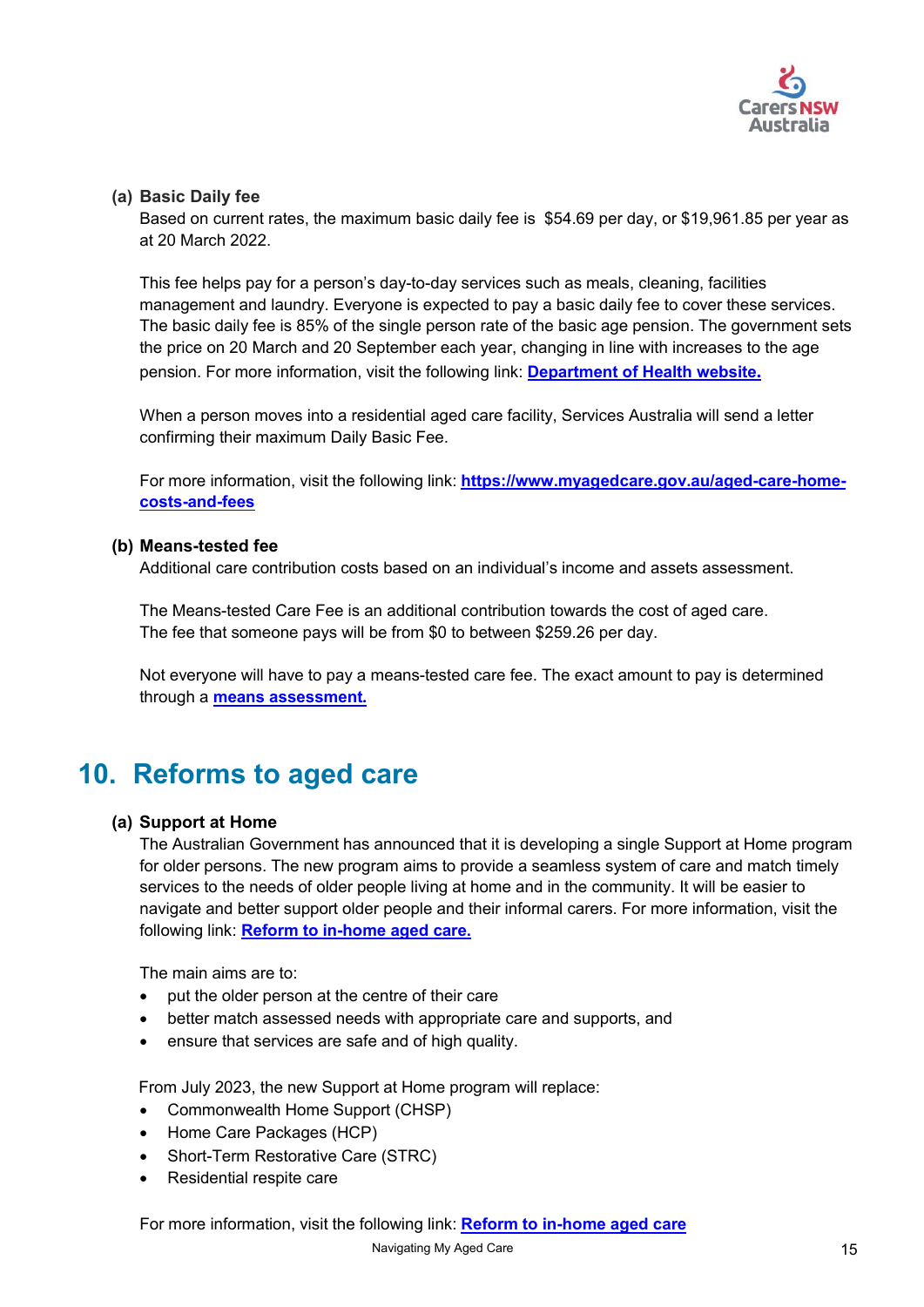

### <span id="page-15-0"></span>**(b) Residential Aged Care Facilities (RACF)**

From 1 October 2022, the single assessment workforce will have responsibility for residential aged care funding assessments as the transition to the Australian National Aged Care Classification (AN-ACC) commences.

The new funding model will apply to all permanent aged care residents in Australia. Residential respite funding will also change from 1 October 2022. On this date the AN-ACC will replace the Aged Care Funding Instrument (ACFI).

The introduction of the AN-ACC funding model will deliver:

- a funding model that better matches funding to resident needs
- a more equitable distribution of funding
- independent assessment of resident need for funding purposes, freeing nurses from funding paperwork
- a new methodology for annual changes in prices/indexation, informed by independent costing studies and advice
- an equitable model for distributing funding uplifts from 1 October 2022, including the basic daily fee supplement, care minutes funding and increased residential respite funding. **[Residential Aged Care Funding Reform](https://www.health.gov.au/health-topics/aged-care/aged-care-reforms-and-reviews/residential-aged-care-funding-reform)**

# <span id="page-15-1"></span>**11. Support services for navigating aged care**

Findings from the Royal Commission into Aged Care Quality and Safety indicated that older people continue to have difficulties navigating the aged care system. As a result, across Australia existing supports will continue and some new supports are being put in place, including the following:

### <span id="page-15-2"></span>**(a) Aged Care Specialist Officer**

A new My Aged Care face-to-face service commenced at 16 selected Services Australia Service Centres to help older Australian access the government-funded aged care services they need. The plan is to rollout to 80 locations by December 2022.

Aged Care Specialist Officers can:

- give you in-depth information about the different types of aged care services
- determine your eligibility for aged care services
- refer you for a My Aged Care assessment
- provide you financial information about aged care services
- help you appoint a My Aged Care representative
- connect you to local support services

To find out more information about My Aged Care face-to-face services, visit **[Services Australia](https://www.servicesaustralia.gov.au/)** or call 1800 22 475

#### <span id="page-15-3"></span>**(b) Aged Care Navigator Trials: COTA Australia**

The Aged Care Navigators Trial provides a free, independent and confidential service to older people, their families and carers on:

• the types of subsidised aged services available;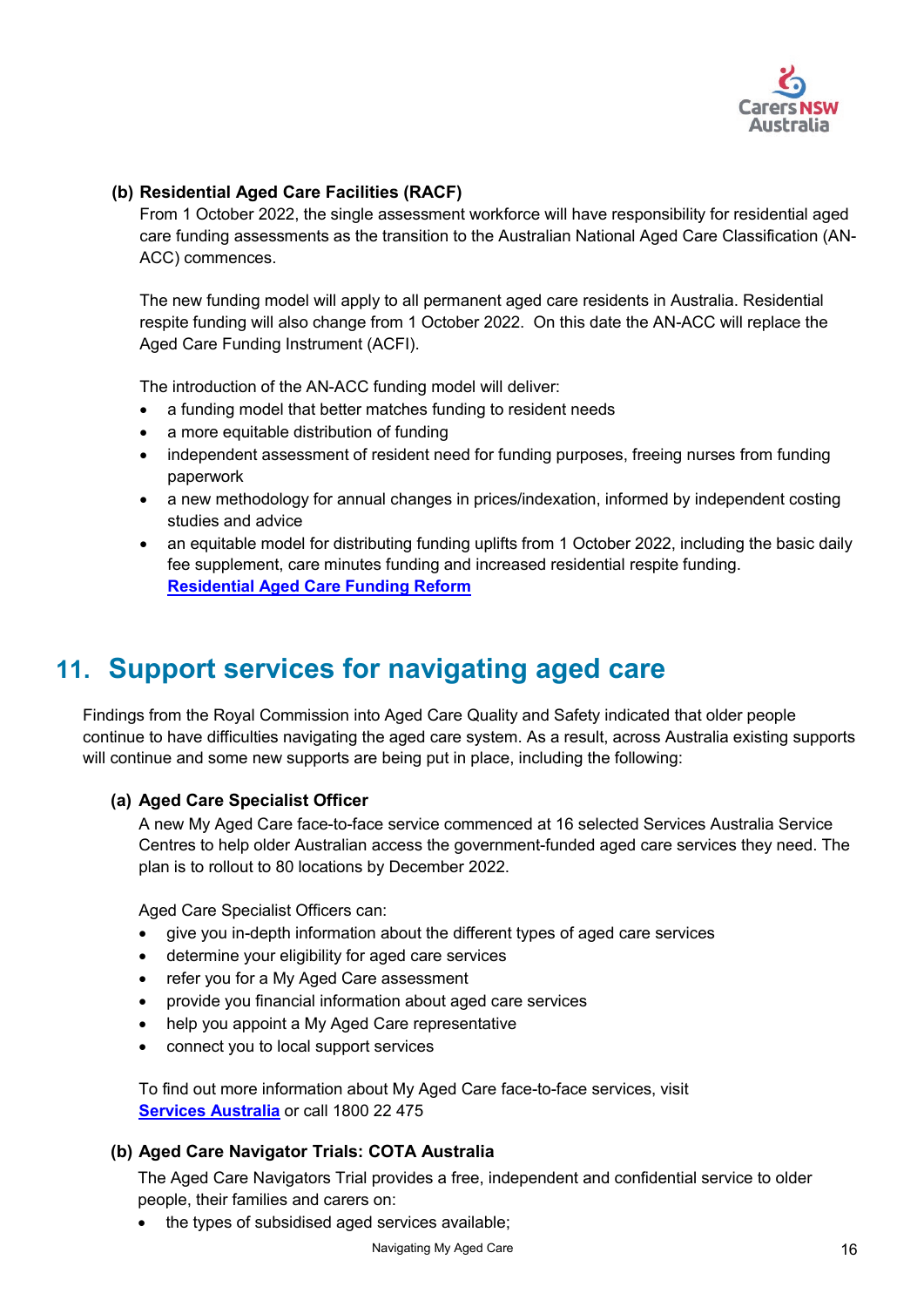

- how to access aged services
- registering with My Aged Care and understanding how the system works
- the supports available in your area
- how to compare services, facilities and prices
- other options if you are on a waiting list for services

For more information, visit the following link: **[COTA Aged Care Navigator Trials](https://www.cotansw.com.au/programs/aged-care-navigator/)** 

<span id="page-16-0"></span>For more information or to make an appointment, call 0438 431 817 or 8268 9601 or email to **[acsn@cotansw.com.au.](mailto:acsn@cotansw.com.au)**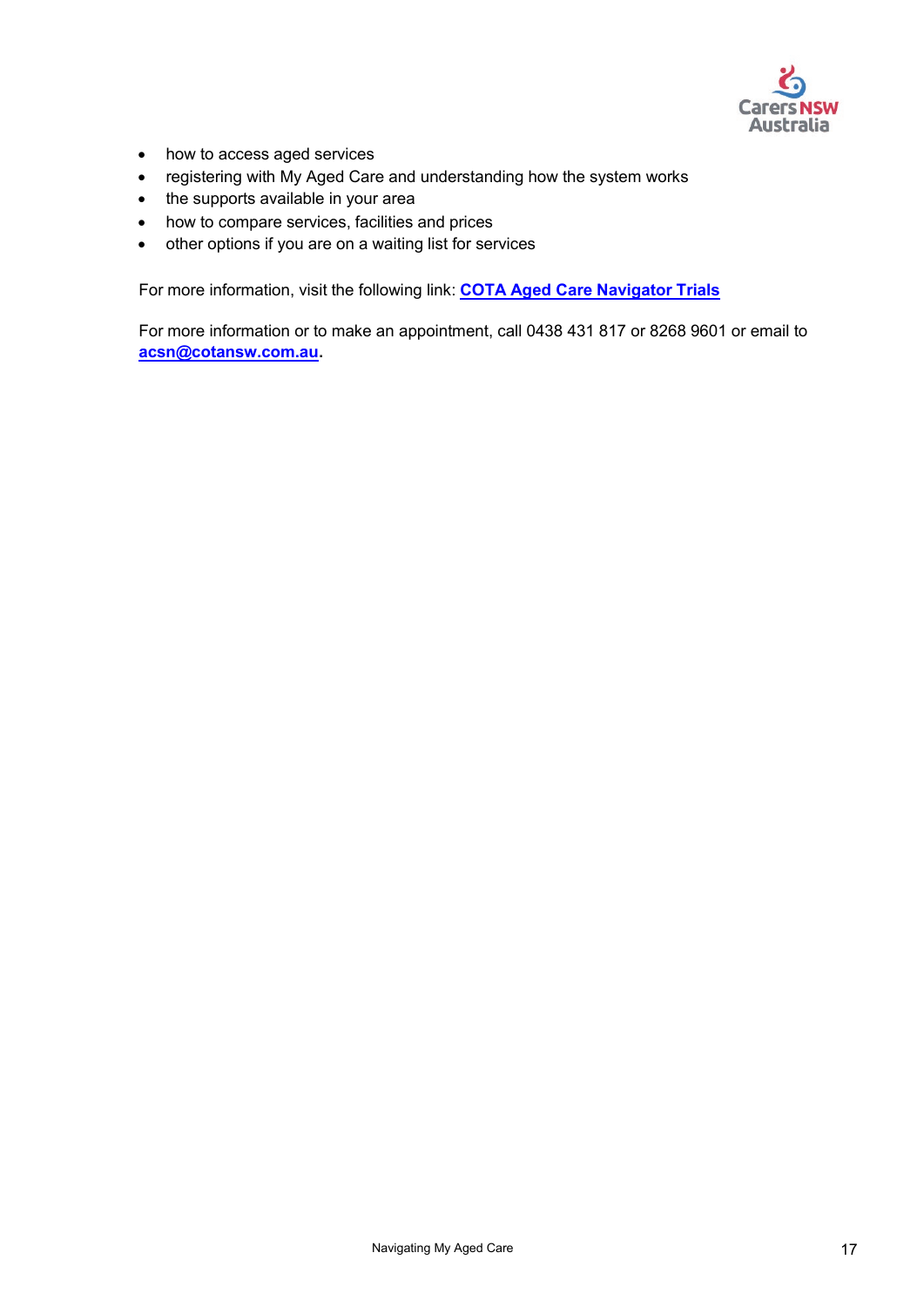

# **Appendix A: Glossary of terms**

| <b>Term</b>             | <b>Definition</b>                                                                                                                                                                                                                                                                                                                                                                                                                                                                                                                                           |
|-------------------------|-------------------------------------------------------------------------------------------------------------------------------------------------------------------------------------------------------------------------------------------------------------------------------------------------------------------------------------------------------------------------------------------------------------------------------------------------------------------------------------------------------------------------------------------------------------|
| Additional service fee  | A person living in an aged care home may be asked to pay an additional service<br>fee if they request or agree to additional services such as newspapers,<br>hairdressing and special therapies such as massage, hydrotherapy. Not all<br>residential aged care facilities include additional services.                                                                                                                                                                                                                                                     |
| Advanced care directive | A written advance care plan which can record the person's preferences for future<br>care and appoint a legal substitute decision maker. This substitute decision maker<br>can make decisions about health care and life management when the person is<br>unable to express their preferences because of illness or injury.                                                                                                                                                                                                                                  |
| Advance care planning   | A process for future health and personal care whereby the person's values, beliefs<br>and preferences are made known so these can guide decision making at a future<br>time when that person cannot make or communicate his or her decisions.                                                                                                                                                                                                                                                                                                               |
| Advocacy group          | Advocacy groups use various forms of advocacy to influence public opinion and/or<br>policy. For example, Persons Advocacy Network (OPAN) is the organisation<br>contracted by the Australian Government to provide free, independent and<br>confidential advocacy services to older people using or planning to use Australian<br>Government funded aged care services, as well as their family and carers. Seniors<br>Rights Service offers free legal advice on many legal issues to older people in<br>NSW, as well as a comprehensive referral service. |
| <b>Age Pension</b>      | If a person has reached retirement age they may receive the Age Pension. This is<br>a Services Australia payment which ensures the person has an income for their<br>retirement.                                                                                                                                                                                                                                                                                                                                                                            |
| Age Pension (Blind)     | If the person you care for is 66 and 6 months or older, and legally blind, they are<br>eligible to receive the Aged Pension (Blind) from Services Australia. This payment<br>is not means tested for pensioner purposes, but it will be counted as income when<br>income tested fees for aged care facilities are assessed. If the person you care for<br>receives the full Disability Support Pension, or Age Pension, they won't receive any<br>additional income from the blind pension.                                                                 |
| Aged care               | Older persons living in Australia may receive aged care support and services. This<br>is the personal and/or nursing care to support the person to stay as independent<br>and healthy as possible.                                                                                                                                                                                                                                                                                                                                                          |
|                         | Aged care can also help if you are caring for someone older by providing support to<br>look after the person you care for. It is delivered through either an aged care facility<br>or in home care.                                                                                                                                                                                                                                                                                                                                                         |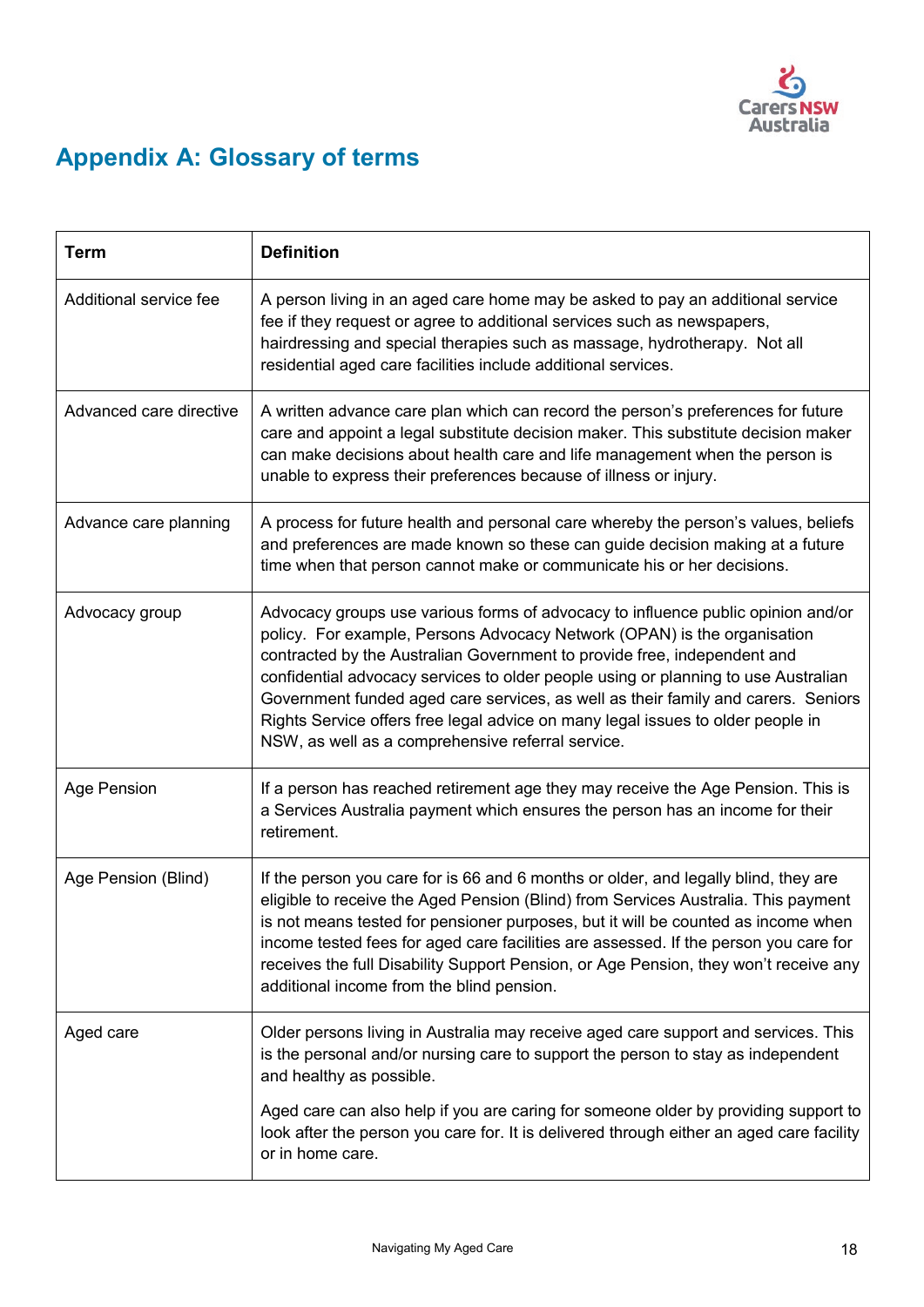

| <b>Aged Care Assessment</b><br>Team (ACAT)        | ACAT assessors are teams of health professionals who conduct comprehensive<br>face-to-face assessments of older people who have complex aged care needs.<br>ACATs can approve older people to access residential aged care, Home Care<br>Packages and transition care. An ACAT assessor may include a nurse, social<br>worker and/or other health professionals. |
|---------------------------------------------------|------------------------------------------------------------------------------------------------------------------------------------------------------------------------------------------------------------------------------------------------------------------------------------------------------------------------------------------------------------------|
| <b>Aged Care Client</b><br>Record (ACCR)          | The Aged Care Client Record (ACCR) is the form completed by the Aged Care<br>Assessment Team following an assessment. It includes information about the older<br>person's assessment and approval to receive a Home Care Package, transition<br>care or help at home or move into an aged care facility.                                                         |
| Aged Care Quality and<br><b>Safety Commission</b> | The role of the Aged Care Quality and Safety Commission is to protect and<br>enhance the safety, health, wellbeing and quality of life of people receiving aged<br>care. If you have a concern about an aged care service call 1800 951 822 Mon-Fri<br>$9.00am - 5.00pm.$                                                                                        |
| Aged care service                                 | An aged care service provides care and services through residential, home or<br>flexible care settings.                                                                                                                                                                                                                                                          |
| Basic daily fee                                   | The person receiving care may be asked to pay a basic daily fee if they are moving<br>into an Australian Government-subsidised residential aged care facility. This fee is<br>a contribution towards the daily living costs such as meals, power and laundry. For<br>some people this is the only fee they are required to pay.                                  |
| Care plan                                         | A care plan outlines the person's care needs and instructions about how these<br>needs will be met. This plan can be developed by a person's health professional<br>who will seek both your input and the person you care for when developing and<br>updating the care plan.                                                                                     |
| Care recipient                                    | The care recipient is the person receiving care and support either in the<br>community, their own home or in an aged care facility. The care they receive may<br>include support to take part in social activities, help with physical tasks and/or<br>medical and personal care.                                                                                |
| <b>Carer Allowance</b>                            | If you are a carer providing daily care and attention for a person aged 16 years or<br>older with a disability, a severe medical condition or who is frail aged at home, then<br>you may be eligible for a Carer Allowance. This is a fortnightly payment<br>administered by Services Australia, which may be paid in addition to other<br>payments.             |
| <b>Carer Payment</b>                              | If you are a carer who is unable to participate in paid employment because of the<br>demands of your caring role, then you may be eligible for income support in the<br>form of a Carer Payment. This payment is administered by Services Australia.                                                                                                             |
| Carer support groups                              | If you are a carer and would like to meet other carers, then you may like to<br>consider joining a carer support group. These groups provide an opportunity for<br>people with similar experiences to get together and learn from each other by                                                                                                                  |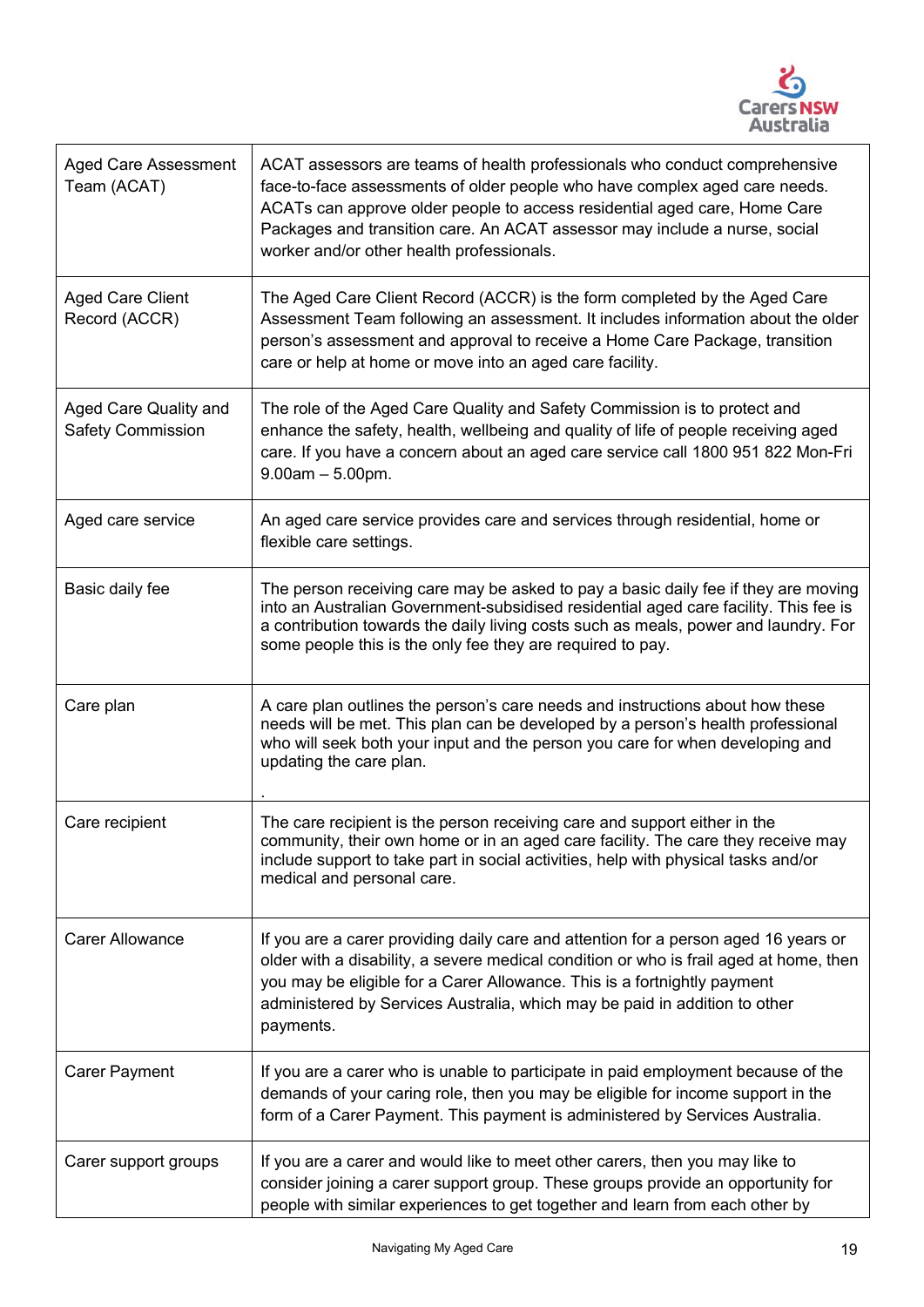

|                                                                | sharing experiences, feelings, ideas, concerns, information and problems. They are<br>also a great way to take a break and socialise.                                                                                                                                                                               |  |
|----------------------------------------------------------------|---------------------------------------------------------------------------------------------------------------------------------------------------------------------------------------------------------------------------------------------------------------------------------------------------------------------|--|
| Client                                                         | Once registered with My Aged Care an older person becomes a client.                                                                                                                                                                                                                                                 |  |
| Client record                                                  | A Client Record is created by My Aged Care contact centre staff for people seeking<br>access to aged care services. The client record will include client details (and carer<br>or representative details), details about assessments and support plan, and<br>information about service(s) received.               |  |
|                                                                | Clients will be asked to provide consent to enable their client record to be created<br>and shared with assessors and service providers.                                                                                                                                                                            |  |
|                                                                | Assessors and service providers will update information on the client record, and<br>clients and their representatives will be able to view this information on the My<br>Aged Care client portal, via myGov.                                                                                                       |  |
|                                                                | A person with a client record with My Aged Care can access it through myGov. The<br>client record allows the client or their Representative to:                                                                                                                                                                     |  |
|                                                                | 1. update their personal details                                                                                                                                                                                                                                                                                    |  |
|                                                                | 2. view their assessment information and support plan, which outlines their<br>assessed care needs                                                                                                                                                                                                                  |  |
|                                                                | 3. view their recommendations and approvals for services                                                                                                                                                                                                                                                            |  |
|                                                                | 4. view any referrals to service providers                                                                                                                                                                                                                                                                          |  |
|                                                                | 5. view their service delivery information                                                                                                                                                                                                                                                                          |  |
|                                                                | 6. view a summary of My Aged Care activities recently undertaken                                                                                                                                                                                                                                                    |  |
|                                                                | update their client representatives. These are the people the client has<br>7.<br>given permission to view their client record.                                                                                                                                                                                     |  |
| <b>Commonwealth Home</b><br><b>Support Programme</b><br>(CHSP) | The CHSP provides entry-level support for older people who require assistance to<br>stay at home. Service providers work with older people to maintain their<br>independence and wellbeing                                                                                                                          |  |
| <b>Consumer Directed</b><br>Care (CDC)                         | From 1 July 2015, all Home Care Packages are delivered on a Consumer Directed<br>Care (CDC) basis. CDC allows you and the person you care for to have more<br>control over the design and delivery of the services they receive.                                                                                    |  |
| Daily Accommodation<br>Contribution (DAC)                      | The DAC is the equivalent daily contribution for accommodation costs in an<br>Australian Government-subsidised aged care facility, i.e. the Australian<br>Government helps with the costs. Payment is made on a regular basis, up to a<br>month in advance, similar to paying rent. This payment is non-refundable. |  |
| Daily Accommodation<br>Payment (DAP)                           | The DAP is the equivalent daily payment for accommodation costs in an Australian<br>Government-subsidised aged care facility. In this instance, you or the person you<br>care for pay the full amount. Payment is made on a regular basis, up to a month in<br>advance. This payment is non-refundable.             |  |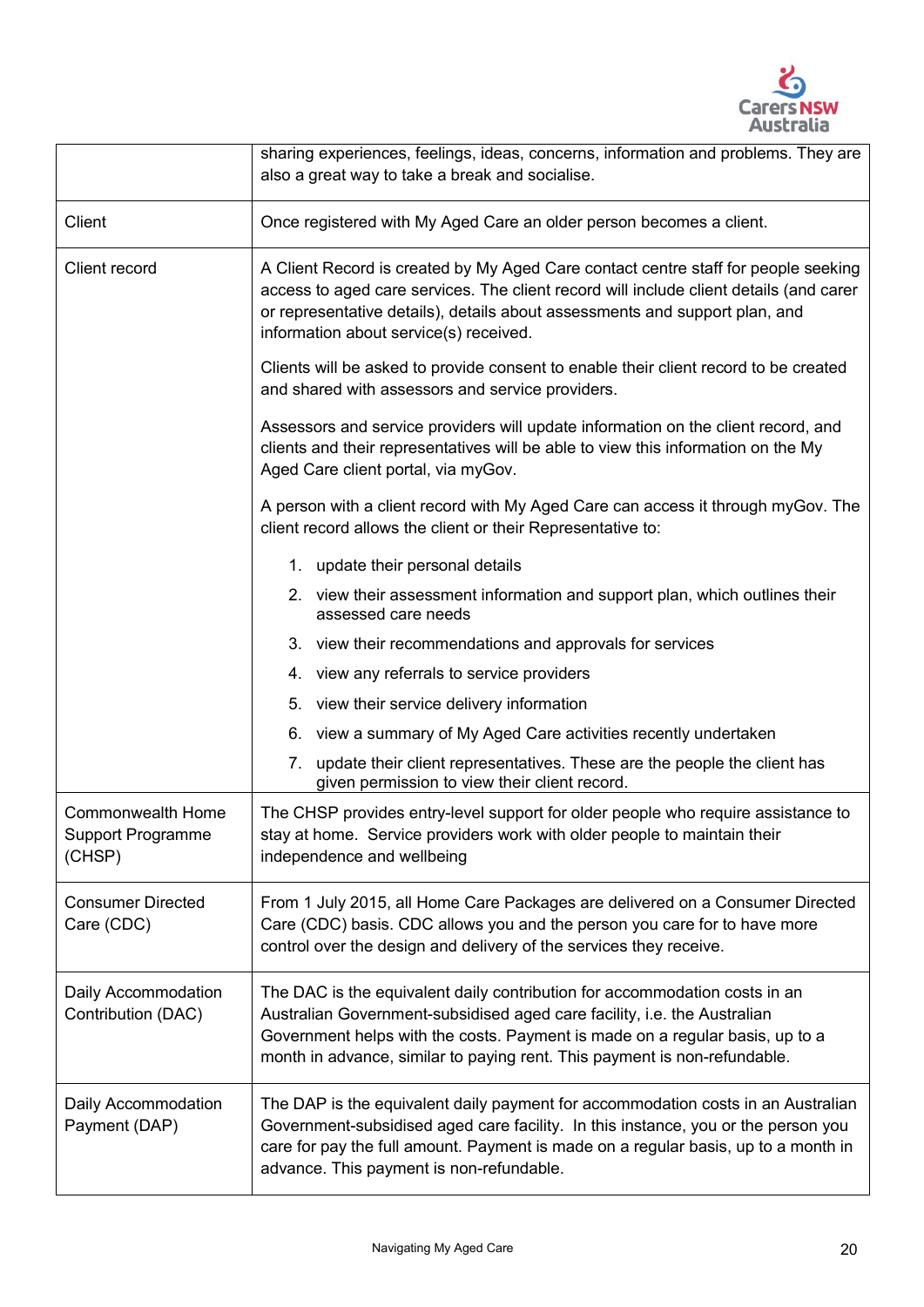

| Enduring guardianship                               | An Enduring Guardian is a person appointed to make health, lifestyle and medical<br>decisions on behalf of a person who is assessed as incapacitated of making these<br>decisions themselves. This can only be used when a person no longer has<br>capacity and must be signed before a person loses capacity.                                                                                                                                                                                                                          |
|-----------------------------------------------------|-----------------------------------------------------------------------------------------------------------------------------------------------------------------------------------------------------------------------------------------------------------------------------------------------------------------------------------------------------------------------------------------------------------------------------------------------------------------------------------------------------------------------------------------|
| Extra or additional<br>optional services            | If a person is moving into a residential aged care facility, they may be asked to pay<br>additional fees if they choose higher standards of accommodation or additional<br>services. These vary from facility to facility. An aged care provider can provide the<br>details of these services and the fees that apply.                                                                                                                                                                                                                  |
| Financial hardship<br>provisions                    | If a person living in a residential aged care facility has genuine difficulty in paying<br>their aged care payments and relevant ongoing expenses, they may be eligible for<br>financial hardship provisions provided under the Aged Care Act 1997. Financial<br>hardship assistance may be available if, through matters beyond their control, they<br>do not have the income or assets available to pay their care costs. Every case is<br>considered on an individual basis and based on each resident's financial<br>circumstances. |
| Home care packages                                  | There are four levels of home care packages:                                                                                                                                                                                                                                                                                                                                                                                                                                                                                            |
|                                                     | Level 1 supports people with basic-care needs<br>$\bullet$<br>Level 2 supports people with low-level care needs<br>Level 3 supports people with immediate-care needs<br>$\bullet$<br>Level 4 supports people with high-level care needs                                                                                                                                                                                                                                                                                                 |
| Home modification                                   | Home modification services can include installing grab-rails, hand-held showers,<br>easy-to-use tap sets, hand rails, ramps and other mobility aids, installing an<br>emergency alarm and other safety aids, and other minor renovations. Home<br>modifications must be installed by a licensed tradesperson and organised through<br>the aged care provider.                                                                                                                                                                           |
| Income-tested care fee<br>for Home Care<br>Packages | People on income higher than the Age Pension may be asked to contribute<br>towards the cost of a Home Care Package. Services Australia will work out if a<br>person is required to pay this fee, and how much, based on an assessment of their<br>income.                                                                                                                                                                                                                                                                               |
| Living will                                         | A living will (also known as an advance care directive) lets everyone involved in the<br>care process know the wishes of the person approaching the end of their life in<br>regards to health and medical care. It is replaced by a will once a person has<br>passed away.                                                                                                                                                                                                                                                              |
| Means-tested care fee                               | A person may be asked to contribute towards the cost of their care if they're<br>moving into an Australian Government-subsidised aged care facility. Services will<br>work out if they are required to pay this fee and how much, based on an<br>assessment of their income and assets.                                                                                                                                                                                                                                                 |
| My Aged Care                                        | My Aged Care makes it easier for older people, their families and carers to have<br>their aged care needs assessed and supported to locate and access services. My                                                                                                                                                                                                                                                                                                                                                                      |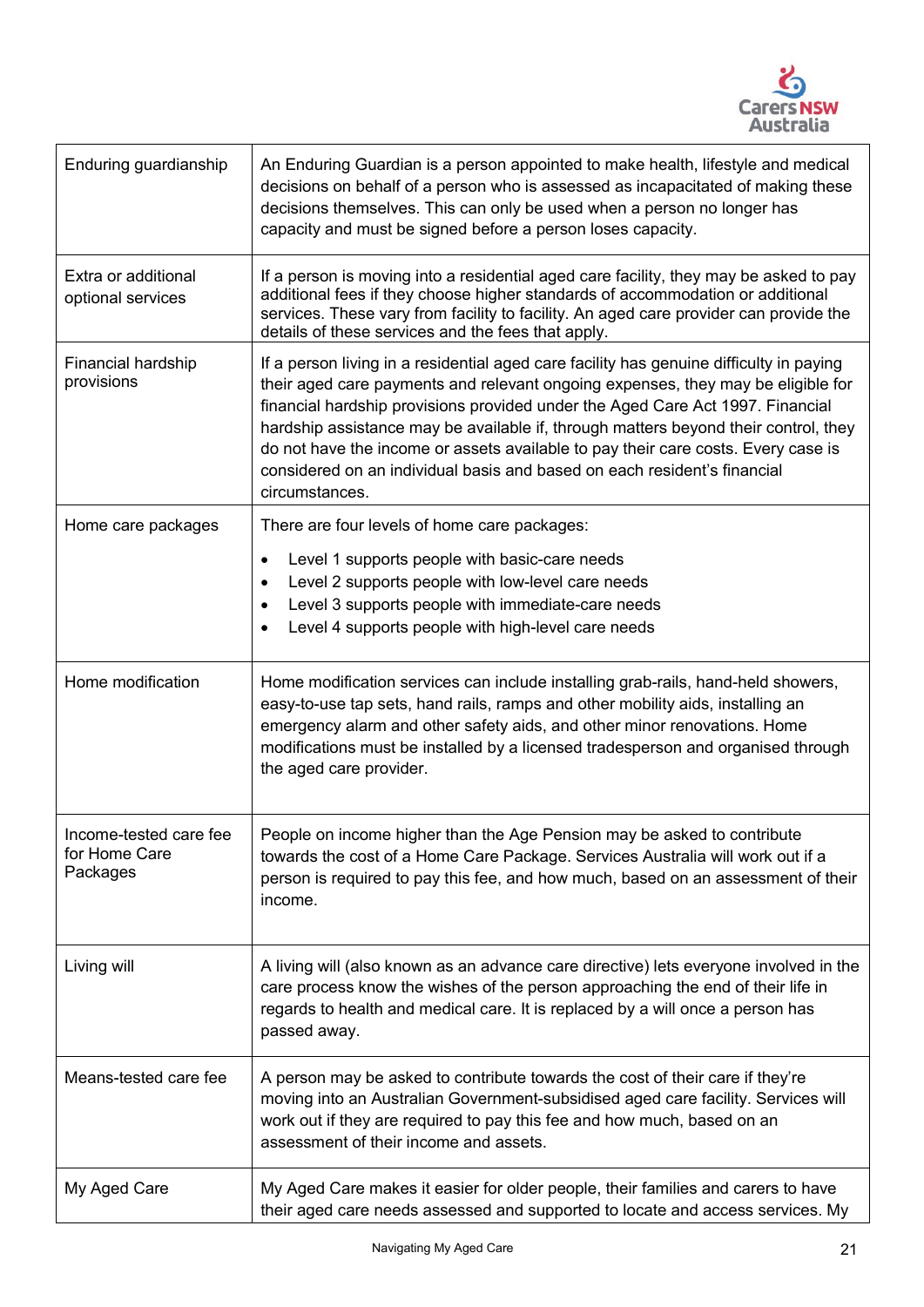

|                                          | aged Care was introduced on 1 July 2013 and consists of the My Aged Care<br>contact centre and My Aged Care website.                                                                                                                                                                                                                                                                                                                                                 |
|------------------------------------------|----------------------------------------------------------------------------------------------------------------------------------------------------------------------------------------------------------------------------------------------------------------------------------------------------------------------------------------------------------------------------------------------------------------------------------------------------------------------|
| My Aged Care contact<br>centre           | Provides information on aged care, whether for an older person, a family member,<br>friend or carer. The contact centre can also register the person for aged care<br>services, create client records and discuss aged care needs. Telephone 1800 200<br>422 between 8.00am and 8.00pm on weekdays and between 10.00am and 2.00pm<br>Saturdays. Closed on Sundays and national public holidays. Carers are also able<br>to be the primary contact with My Aged Care. |
| myGov                                    | myGov is the Australian Government online system that allows people to use<br>services like Medicare, Australian Taxation Office, Centrelink and Child support. By<br>using a myGov account, your security and privacy is protected.                                                                                                                                                                                                                                 |
| Palliative care                          | Palliative care helps people live as fully and as comfortably as possible with a life-<br>limiting or terminal illness. Palliative care aims to ease the suffering of patients,<br>their family and carers.                                                                                                                                                                                                                                                          |
| <b>Public Guardian</b>                   | Promotes the rights and interests of people with cognitive disabilities through the<br>practice of guardianship, advocacy and education. The Public Guardian is a<br>statutory official appointed by the Guardianship Division of the NSW Civil and<br>Administrative Tribunal (NCAT) or the Supreme Court under the Guardianship Act<br>1987.                                                                                                                       |
| Registration                             | The process whereby a client and their representative's details are entered into the<br>system by My Aged Care contact centre staff to create a client record.                                                                                                                                                                                                                                                                                                       |
| Representative                           | An older person may have a carer or representative who assists them and, in some<br>cases, makes decisions on their behalf.                                                                                                                                                                                                                                                                                                                                          |
| Resident                                 | If a person is living in an aged care facility, they are known as a resident of that<br>facility.                                                                                                                                                                                                                                                                                                                                                                    |
| Resident agreement                       | If a person is living in an aged care facility, they have the right to choose whether<br>they wish to enter into a written agreement with their aged care facility. A Resident<br>Agreement is a legal agreement that covers the terms of a person's residency, as<br>well as the rights and responsibilities of both the resident and their aged care<br>facility.                                                                                                  |
| Residential aged care<br>facility (RACF) | Accommodation for older people who can no longer liver at home. When a person<br>is unable to live independently at home, they may live in a residential aged care<br>home which is funded by the Australian Government. Used to be referred to as<br>'nursing home'.                                                                                                                                                                                                |
| Respite care                             | Also known as short-term care, respite care is a form of support for carers or the<br>person they care for. It gives the carer the opportunity to attend to everyday<br>activities and have a break from their caring role and the care recipient a break                                                                                                                                                                                                            |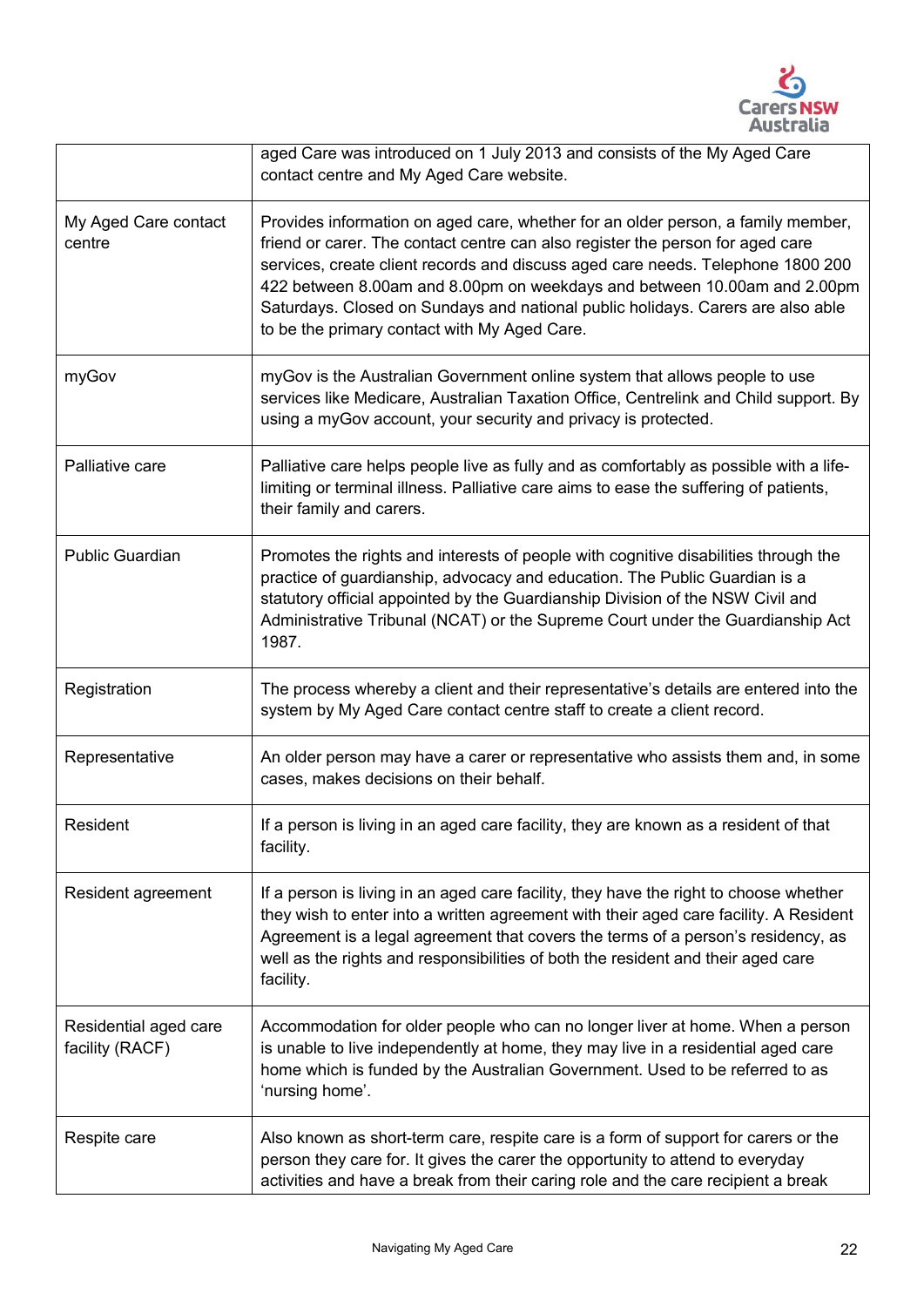

|                                                         | from their usual care arrangements. Respite care may be given informally by<br>friends, family or neighbours, or by formal respite services.                                                                                                                                                                                                                                                                                  |
|---------------------------------------------------------|-------------------------------------------------------------------------------------------------------------------------------------------------------------------------------------------------------------------------------------------------------------------------------------------------------------------------------------------------------------------------------------------------------------------------------|
| Self-funded retiree/non-<br>pensioner                   | If a person funds their own retirement and doesn't receive any Australian<br>Government means-tested pensions, then they are known as a self-funded retiree.<br>They may sometimes be known as a non-pensioner.                                                                                                                                                                                                               |
| Self-management<br>programs                             | If a person has a chronic disease then they may benefit from self-management<br>programs for chronic diseases. These programs provide support for managing a<br>person's chronic illness, usually by assisting them to change their behaviour in<br>ways that will improve their health.                                                                                                                                      |
| Short-term care                                         | The two main types of short-term care available are respite care and transition<br>care.                                                                                                                                                                                                                                                                                                                                      |
| Short-term restorative<br>care                          | Shore-term restorative care provides a range of care and services for up to eight<br>weeks (56 days) to help prevent or reduce difficulties older people are having with<br>completing everyday tasks.                                                                                                                                                                                                                        |
| <b>Transition care</b>                                  | An older person who is ready to be discharged from hospital, but needs short-term<br>care after their hospital stay may benefit from transition care (also known as 'after-<br>hospital care'). This type of care is designed to ensure more people return home<br>after a hospital stay rather than move into an aged care facility permanently.                                                                             |
| Translating and<br><b>Interpreting Service</b><br>(TIS) | Available for both English and non-English speakers. For non-English speakers,<br>TIS National can provide telephone and onsite interpreters. For English speakers,<br>TIS National provides interpreting services to help communicate with non-English<br>speaking people using Automated Telephone Interpreting Service and onsite<br>interpreting.                                                                         |
| Veteran and war<br>widow/widower<br>pensioners          | Veterans or war widows/widowers who have low care needs to remain in their<br>home for longer may benefit from Veterans' Home Care (VHC). This is a<br>Department of Veterans' Affairs program that provides services including domestic<br>assistance, personal care as well as gardening and home maintenance. VHC is not<br>an entitlement-based program like most other veterans' programs but a fixed<br>budget program. |
| War widow/widower<br>pensions                           | War widow/widower pensions are pensions paid by the Department of Veterans'<br>Affairs to widowed partners and dependents of veterans who have died as a result<br>of war service or eligible defence service.                                                                                                                                                                                                                |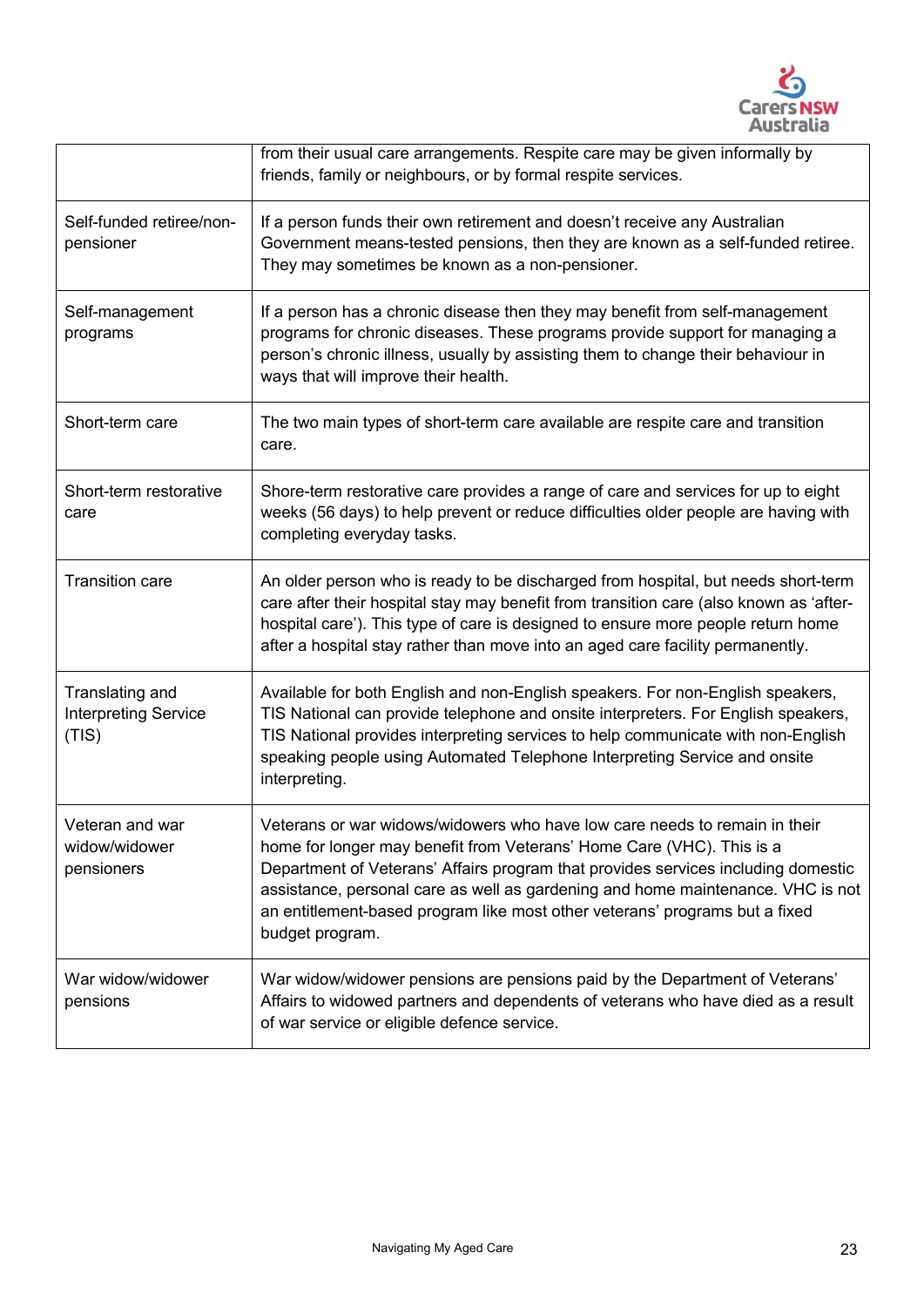

# <span id="page-23-0"></span>**Appendix B: Resources and Contacts List**

## **Aged care**

**10 Questions to Ask** 

### **<http://www.10questions.org.au/>**

10 Questions is a series of leaflets written by nurses, doctors and experts with experience in aged care. Each leaflet focuses on an individual aspect of care to increase consumer knowledge and make the journey into residential aged care homes easier. The benefits of these leaflets are they are in different languages and the topics will guide carers into an appropriate aged care home. Three examples are:

- 10 Questions to Ask About Staff in Residential Aged Care
- 10 Questions to Ask About GP Services in Residential Aged Care
- 10 Questions to Ask About Your Cultural Needs in Residential Aged Care

### **Aged Care Assessment Team (ACAT)**

**<https://myagedcare.gov.au/assessment>**

Tel: 1800 200 422

To find your local ACAT, more information, or how to make an assessment, call the above number or search online.

### **My Aged Care Fee Estimator**

#### **<https://www.myagedcare.gov.au/how-much-will-i-pay>**

The fee estimator provides an estimate of how much you, or the person you care for, might need to pay towards their Home Care Package or a place in an aged care home, to assist in planning support.

### **Home Care Package costs and fees**

**<https://www.myagedcare.gov.au/home-care-package-costs-and-fees>**

The above link provides information about how much the government contributes to home care packages.

### **Aged Care Quality and Safety Commission (The Commission)**

#### **<https://agedcarequality.gov.au/contact-us>**

Tel: 1800 951 822 Mon to Fri, 9.00am – 5.00pm (except public holidays) The role of the Commission is to protect and enhance the safety, health, well-being and quality of life of people receiving aged care.

### **NSW Ageing and Disability Commission**

**[https://www.ageingdisabilitycommission.nsw.gov.au](https://www.ageingdisabilitycommission.nsw.gov.au/)**

NSW Ageing & Disability Abuse Helpline

Tel: 1800 628 221 Mon – Fri, 9.00am – 5.00pm

The NSW Ageing and Disability Commission aims to reduce abuse, neglect and exploitation of older people and adults with disability.

This video outlines the Role of the ADC.

**[https://www.ageingdisabilitycommission.nsw.gov.au/tools-and-resources/training/module-one/videos](https://www.ageingdisabilitycommission.nsw.gov.au/tools-and-resources/training/module-one/videos-and-case-studies)[and-case-studies](https://www.ageingdisabilitycommission.nsw.gov.au/tools-and-resources/training/module-one/videos-and-case-studies)** (also available in multiple languages).

### **Dementia Australia**

#### **[www.dementia.org.au](http://www.dementia.org.au/)**

National Dementia Helpline: Mon – Fri, 9.00am – 5.00pm (except public holidays) Tel: 1800 100 500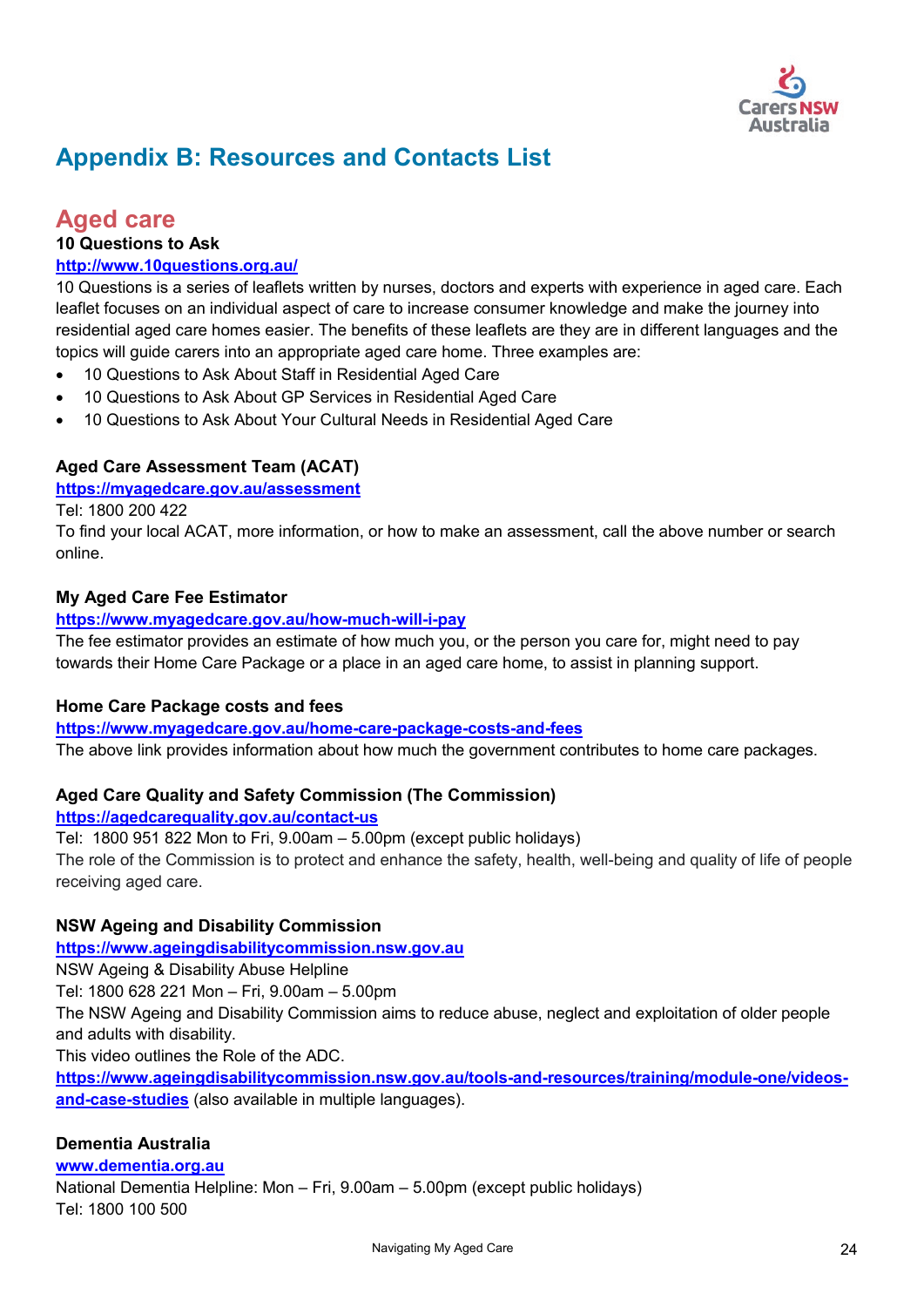

### **Australian Government Department of Health - Aged Care**

**[www.health.gov.au/health-topics/aged-care](http://www.health.gov.au/health-topics/aged-care)**

Tel: 02 6289 1555 Tel: 1800 020 103 Call either number Mon – Fri, 8.30am – 5.30pm AEST, except public holidays The above website can help you find out about the aged care services funded by the Australian Government and how they can support your needs, and the latest information on COVID-19 impact.

### **Australian Government Department of Health – Reforms to in-home aged care**

**[https://www.health.gov.au/health-topics/aged-care/aged-care-reforms-and-reviews/reform-to-in-home](https://www.health.gov.au/health-topics/aged-care/aged-care-reforms-and-reviews/reform-to-in-home-aged-care)[aged-care](https://www.health.gov.au/health-topics/aged-care/aged-care-reforms-and-reviews/reform-to-in-home-aged-care)** 

Reform to in-home aged care to create a single system (i.e. merge CHSP and HCP).

### **Financial hardship assistance**

**<https://www.myagedcare.gov.au/financial-hardship-assistance>**

Tel: 1800 200 422

If you or the person you care for can't afford to pay their aged care costs for reasons beyond your control, there is financial hardship assistance available to help the person you care for get the care they need.

#### **Home care packages fee estimator**

#### **<https://www.myagedcare.gov.au/fee-estimator>**

Use this quick calculator to give an indication of the fees that need to be paid if the person you care for receives a home care package.

### **My Aged Care**

### **[www.myagedcare.gov.au](http://www.myagedcare.gov.au/)**

**My Aged Care contact centre** Tel: 1800 200 422 Mon to Fri 8.00am – 8.00pm Sat 10.00am – 2.00pm

#### **Complaints**

**<https://www.myagedcare.gov.au/contact-us/complaints> Support for Veterans <https://www.myagedcare.gov.au/support-veterans> <https://www.dva.gov.au/health-and-treatment/care-home-or-aged-care/aged-care-resources>**

### **My Aged Care booklets**

**<https://www.myagedcare.gov.au/resources>**

This link provides access to all the My Aged Care brochures, booklets, forms, checklists and other useful documents. Some are also available in other languages. Hard copies are also available upon request: **[health@nationalmailing.com.au](mailto:health@nationalmailing.com.au)**

#### **MyGov**

### **<https://my.gov.au/mygov/content/html/contact.html>**

Tel: 13 23 07 Call myGov helpdesk Mon – Fri, 7:00am – 10:00pm and Sat – Sun, 10:00am – 5.00pm MyGov is a secure way to access government services online with one login and one password. This helpdesk contact detail is only for assisting with using your myGov account. Enquiries for specific services (e.g. My Aged Care) should instead be made to that service or organisation.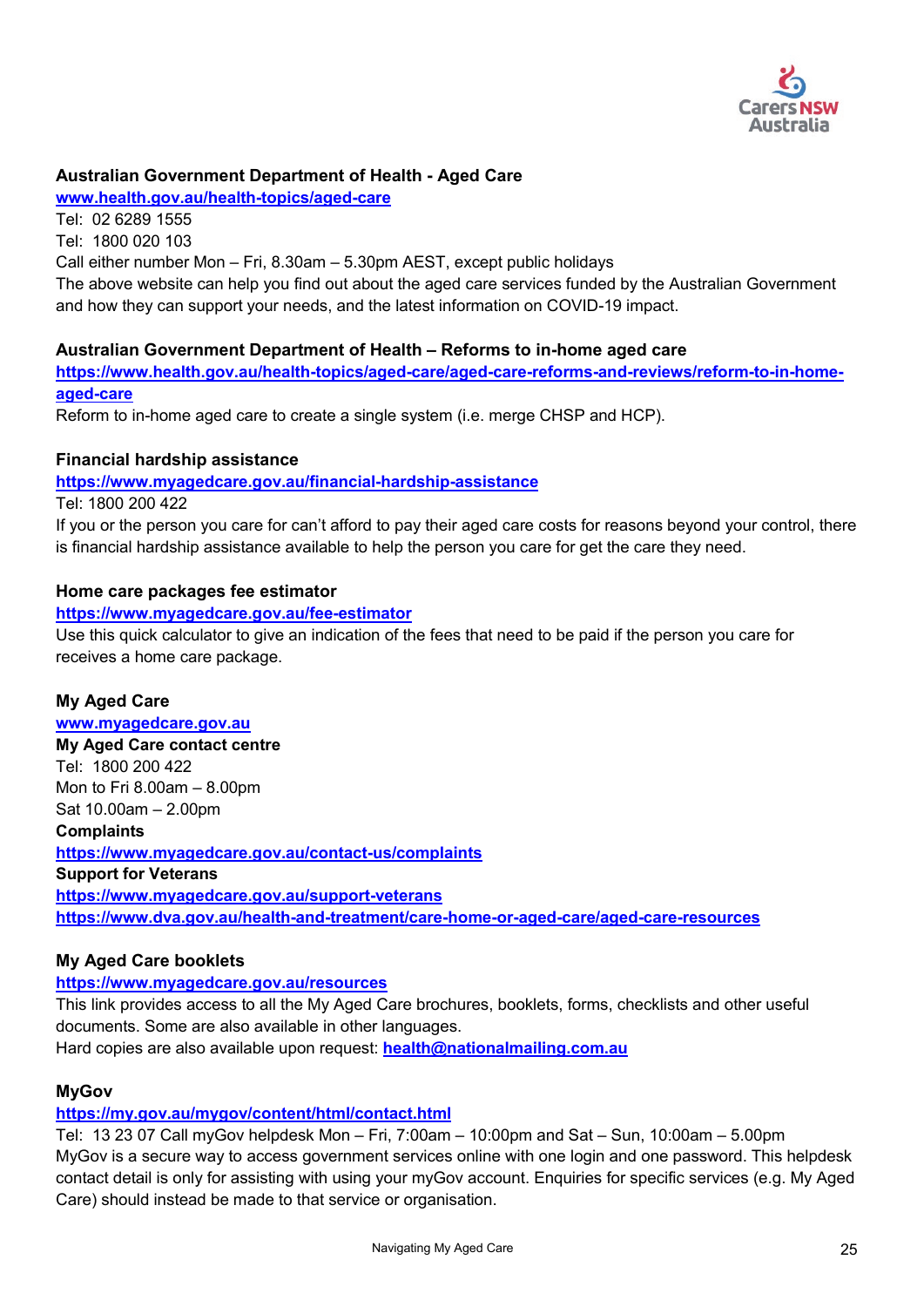

### **Seniors Rights Service**

#### **<https://seniorsrightsservice.org.au/>**

#### Tel: 1800 424 079

Seniors Rights Service is a community organisation dedicated to protecting and advancing the rights of older people, particularly vulnerable and disadvantaged groups. Seniors Rights Service provides free and confidential telephone advice, aged care advocacy and support, legal advice and rights-based education forums to seniors across New South Wales.

#### **Services Australia**

#### **<https://www.servicesaustralia.gov.au/residential-aged-care-means-assessment?context=23391>**

A person's financial details are assessed to work out how much they may need to pay towards aged care, i.e. home care package or residential aged care home. A person won't need to complete this form if they don't own a home and get either a:

- Means tested payment from Services Australia such as Age Pension or Disability Support Pension
- Department of Veteran's Affairs (DVA) payment.

# **Carer services and programs**

#### **Carer Gateway**

#### **[https://www.carergateway.gov.au](https://www.carergateway.gov.au/)**

Tel: 1800 422 737 Mon – Fri, 8.00am - 6.00pm

The Carer Gateway is a centralised gateway to carers that offers a range of services and supports, online and over the phone and in-person. Services to carers include Emergency Respite Care and Tailored support packages.

#### **Carers NSW**

**[www.carersnsw.org.au](http://www.carersnsw.org.au/)** Tel: 02 9280 4744 **Carers Rights and Complaints**: **[https://www.carersnsw.org.au/services-and-support/advice-for](https://www.carersnsw.org.au/services-and-support/advice-for-carers/rights-and-complaints)[carers/rights-and-complaints](https://www.carersnsw.org.au/services-and-support/advice-for-carers/rights-and-complaints)  Young Carers**: **[www.youngcarersnsw.org.au](http://www.youngcarersnsw.org.au/)**

## **Disability services**

**National Disability Insurance Scheme (NDIS) [https://ndis.gov.au](https://ndis.gov.au/)  Contact Centre:**

Tel: 1800 800 110 Mon to Fri 8am – 8pm Email: **[enquiries@ndis.gov.au](mailto:enquiries@ndis.gov.au)**

# **Guardianship**

### **NSW Health Advance Care Planning <https://www.health.nsw.gov.au/patients/acp/Pages/default.aspx>** Information on using advance care directives, end of life care and enduring guardianship.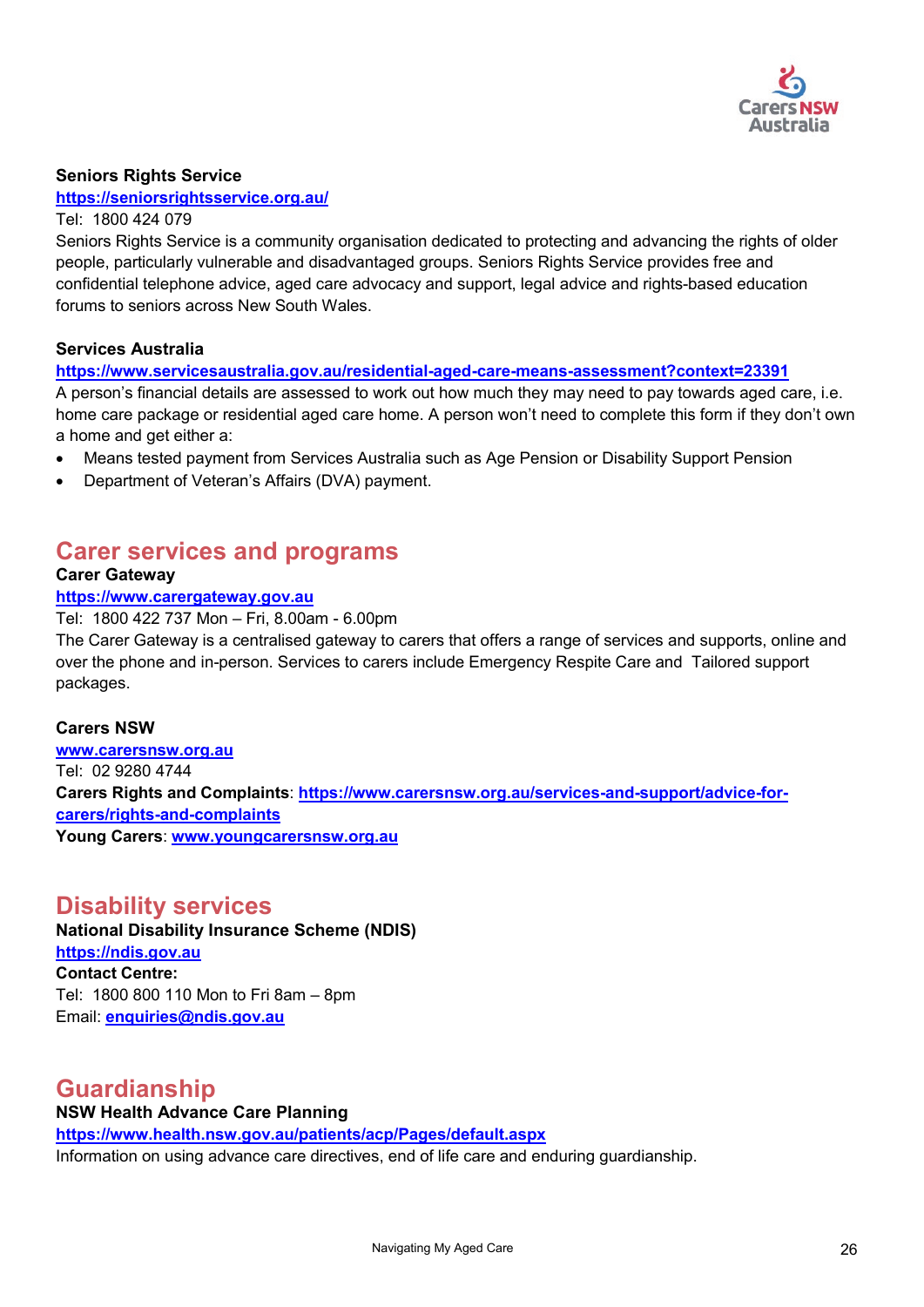

### **NCAT NSW Civil & Administrative Tribunal**

**[http://www.ncat.nsw.gov.au](http://www.ncat.nsw.gov.au/)** Tel: [1300](tel:1300) 006 228 Mon – Fri, 9:00am – 4.30pm, except public holidays 9.00am – 4.30pm Mon-Fri except public holidays 1300 006 228 One stop shop for specialist tribunal services in NSW.

#### **The NSW Trustee & Guardian**

**<https://www.tag.nsw.gov.au/>**

Tel: 1300 364 103 Mon – Fri, 9:00am - 5:00pm, except public holidays (wills, powers of attorney, trusts and estate administration)

Tel: 1300 320 320 for enquiries about **managed clients**

An independent statutory body that provides substitute financial management services for people with decision making disabilities under a court or tribunal order.

They also have useful resources and tools on their website for navigating decision making processes, including wills, executorship, estates, power of attorney and guardianship. This site can be useful for carers, for example the Guardian Support Unit can help you if you've been appointed a guardian for your family member or friend and would like more information on being a guardian.

## **Health**

#### **Australia Department of Health**

**[www.health.gov.au](http://www.health.gov.au/)** includes COVID-19 information

**[www.health.gov.au/health-topics/aged-care](http://www.health.gov.au/health-topics/aged-care)**

The above URL helps you find the aged care services funded by the Australian Government and how they can support your aged care needs. Tel: 02 6289 1555

Tel: 1800 020 103

Call either number Mon – Fri, 8.30am – 5.30pm, except public holidays.

#### **National coronavirus and COVID-19 vaccine helpline**

**<https://www.health.gov.au/contacts/national-coronavirus-helpline>** Tel: 1800 020 080. The line operates 24 hours a day, 7 days a week.

#### **13SICK National Home Doctor Service**

**<https://homedoctor.com.au/>**

Tel: 13 74 25

Request after hours, bulk billed, doctor home visit.

Booking lines opened from 6pm weekdays, 12 noon Saturday, all day Sunday and public holidays. Check online to see whether your area offers home visits.

#### **Healthdirect**

#### **[https://healthdirect.gov.au](https://healthdirect.gov.au/)**

#### Tel: 1800 022 222

The above healthdirect helpline number, is available 24 hours a day, 7 days a week in NSW. Healthdirect is a government-funded virtual health service that provides access to health advice and information via a website, app and telephone helpline to help people make informed health decisions.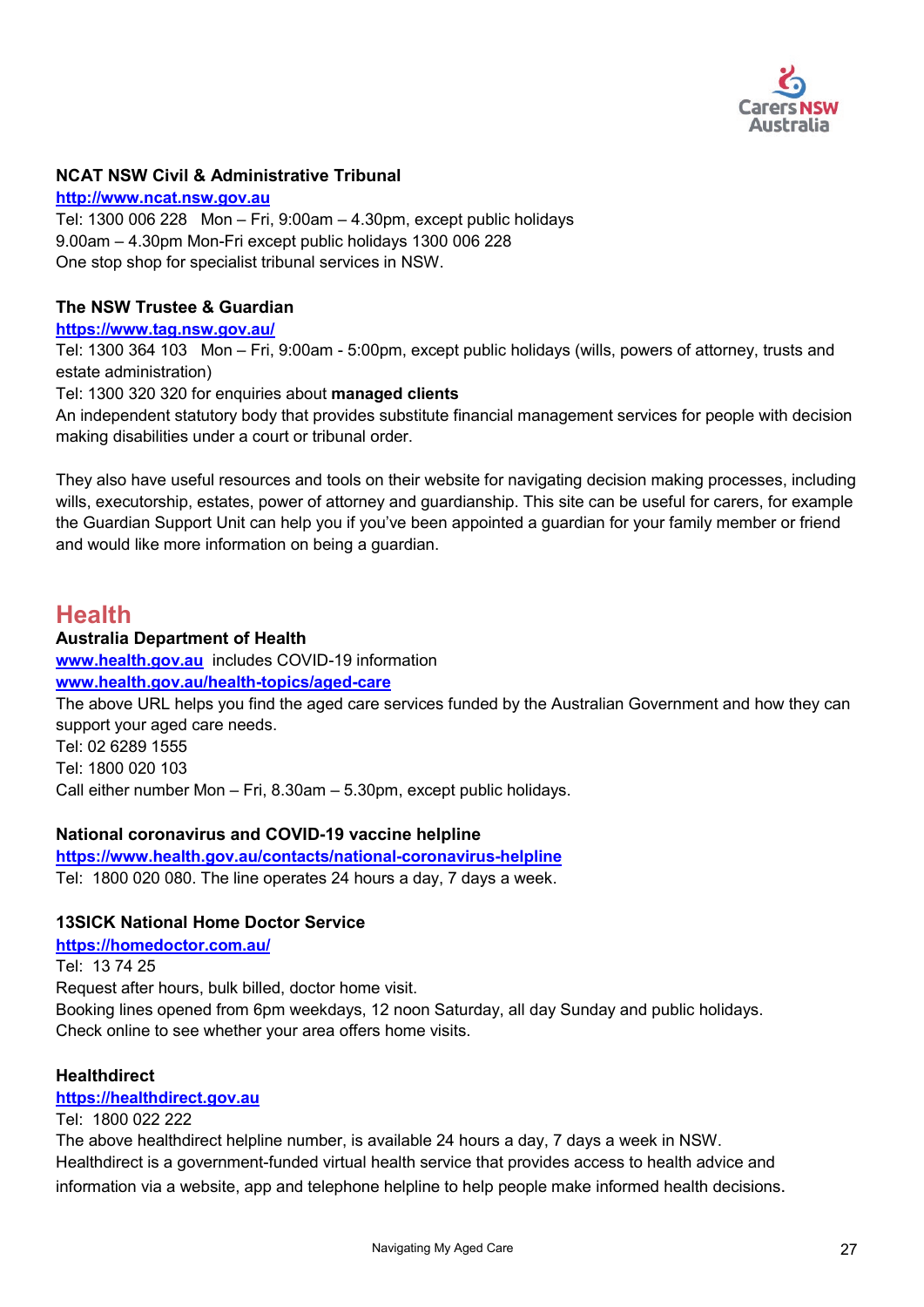

# **Helplines and support**

**Ageing and Disability Commission <https://www.ageingdisabilitycommission.nsw.gov.au/> [commissioner@adc.nsw.gov.au](mailto:commissioner@adc.nsw.gov.au)** for general enquiries

#### **NSW Ageing and Disability Abuse Helpline**

Tel: 1800 628 221 Mon – Fri, 9.00am – 5.00pm

#### **Dementia Australia**

#### **[www.dementia.org.au](http://www.dementia.org.au/)**

Tel: 1800 100 500 Call National Dementia Helpline Mon – Fri, 8.00am – 8.00pm Helpline.nat@dementia.org.au

#### **Health Care Complaints Commission (HCCC)**

### **[www.hccc.nsw.gov.au](http://www.hccc.nsw.gov.au/)**

Tel: 1800 043 159 Mon - Fri, 9.00am – 5.00pm

The HCCC is an independent body that deals with complaints about health service providers in NSW. It acts to protect public health and safety by assessing, investigating and prosecuting complaints about health care.

#### **Older Persons Advocacy Network (OPAN)**

**[https://opan.com.au](https://opan.com.au/)**  Tel: 1800 700 600 Seven days per week 6.00am – 10.00pm OPAN helps older people to understand the aged care system, register and resolve aged care issues.

#### **Seniors Rights Service**

#### **[www.seniorsrightsservice.org.au](http://www.seniorsrightsservice.org.au/)**

Tel: 1800 424 079 Mon – Fri, 8.00am – 8.00pm, Sat 8.00am – 2.00pm, closed Sunday Seniors Rights Service is a community organisation dedicated to protecting and advancing the rights of older people, particularly vulnerable and disadvantaged groups. Seniors Rights Service provides free and confidential telephone advice, aged care advocacy and support, legal advice and rights-based education forums to seniors across New South Wales.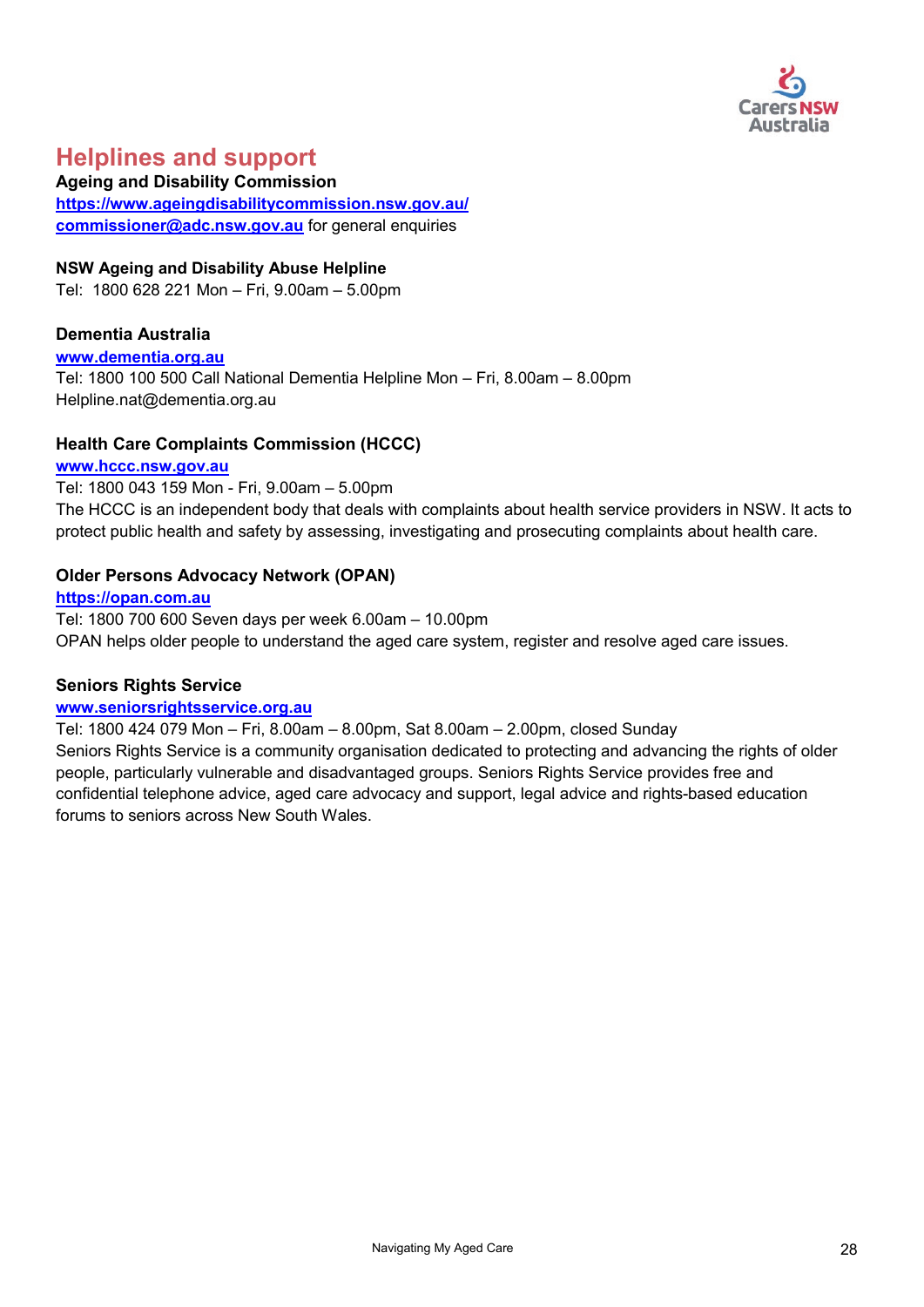

# <span id="page-28-0"></span>**Appendix C: Frequently Asked Questions**

## *Commonwealth Home Support Programme (CHSP)*

*1. Do the Referral Codes pay in full for a service provider, or is there a 'gap' to pay?*

#### **Possible responses**

- A person is expected to contribute to their services if they are able to.
- How much someone contributes depends on their income and the type and number of services needed. The type of service does influence the amount due. For example, simple services like meals might cost a small amount, whereas more complex services like home modification work, will cost much more.
- Service providers charge different amounts for their services, and a person will typically pay an hourly rate for the services received, on the days they are received. There are no additional fees such as exit fees.
- A person has to discuss and agree on the fees with their provider before they receive any services. So, how much a person will pay for their services will vary from provider to provider and by services received.
- Services will not go ahead without you or the person you care for agreeing to the fees first.

For more information, visit the following link: **[Commonwealth Home Support Programme Costs](https://www.myagedcare.gov.au/commonwealth-home-support-programme-costs#how-much-will-i-pay)** 

*2. I'm approved for more than one service. Do I need to get them all from the same provider?*

#### **Possible response**

• No. If a person requires more than one service through the CHSP, they can use a different provider for each service.

For more information, visit the following link: **[Connecting with CHSP Providers](https://www.myagedcare.gov.au/connect-commonwealth-home-support-programme-providers)**

*3. How do I go about adding a service to my existing CHSP if my current CHSP does not list this as a recommended service (I do not have a Referral Code for this)?*

- It is recommended the person speak to their Service Provider if they wish to stop a service with CHSP and require another. For example, a person would like to stop domestic assistance (house cleaning) and change to Social Support Groups.
- A person may need to contact My Aged Care again if they are experiencing difficulty with their current service provider.
- After discussion with My Aged Care, you or the person you care for may be re-directed to the RAS Assessment team. If the needs of the person you care for have significantly changed, they may be referred for an ACAT Assessment.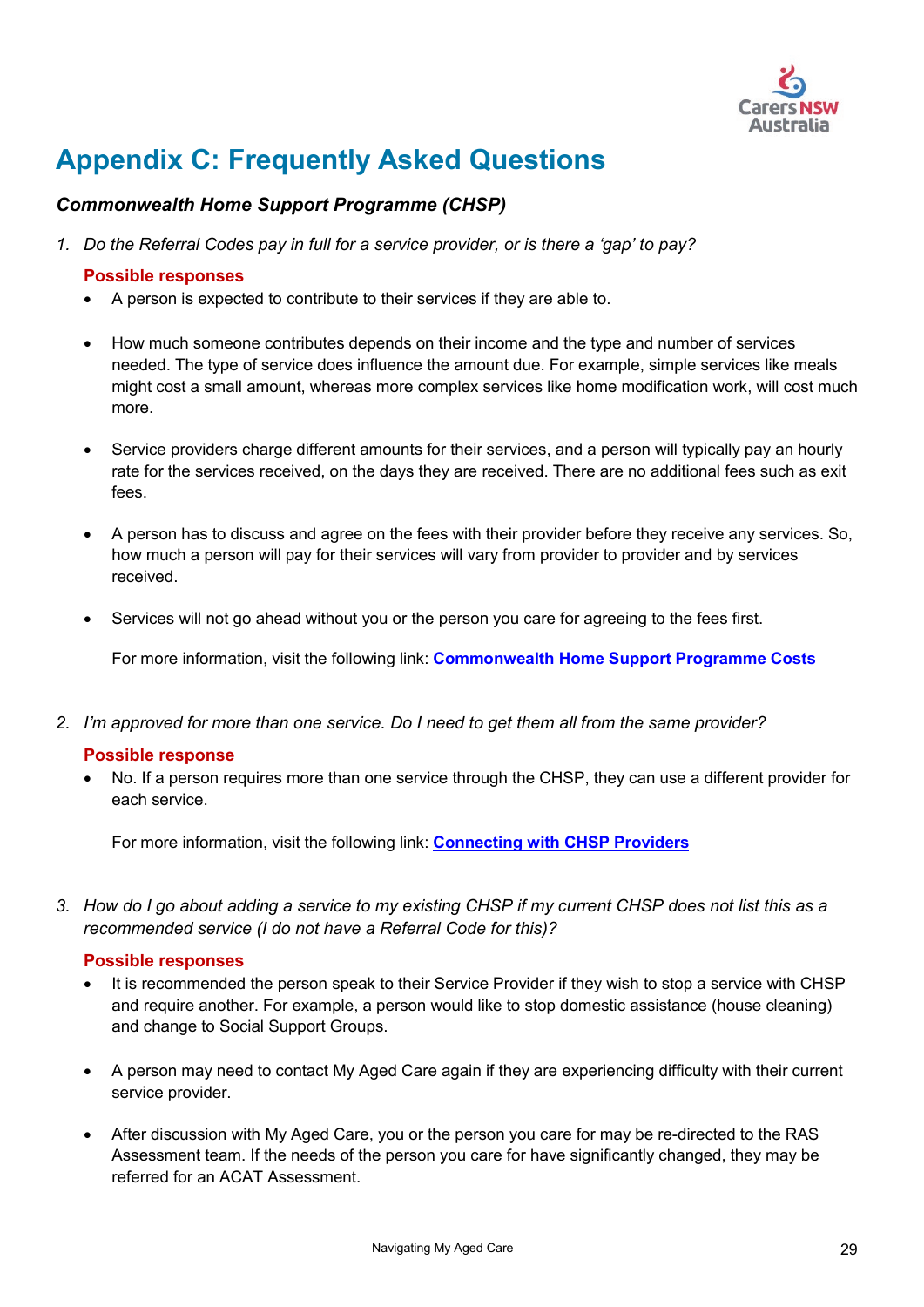

*4. I am having trouble finding a service provider for Domestic Assistance that is taking new clients. I have tried multiple services so far who said they are full and do not offer a waitlist. What should I do?*

#### **Possible responses**

- It is suggested that you or the person you care for phone My Aged Care contact centre on 1800 200 422 and explain that you are not able to get any domestic assistance as Service Providers in your area are full and have no waitlists. Provide them with the names of those you have contacted and request their support.
- You are also able to make a complaint to the Aged Care Quality and Safety Commission (a free service) by visiting **[www.agedcarequality.gov.au](http://www.agedcarequality.gov.au/)**, or calling 1800 951 822 Mon – Fri 9.00am – 5.00pm (AEST).

It is best to contact My Aged Care before making a formal complaint, as the issue may be resolved directly.

- If you need support to raise your concern, you may be able to have an advocate work with you to resolve the matter. The Older Persons Advocacy Network (OPAN) helps people access and interact with Commonwealth-funded aged care services. OPAN is funded by the Australian Government. It is free, independent and confidential. OPAN helps older people and their families and carers get the information they need to make decisions, understand their aged care rights, and resolve problems and confusion. You can visit the OPAN website or phone 1800 700 600 (9:30am to 4:30pm Monday to Friday).
- As the person's carer, you may be eligible for Carer Gateway Tailored support packages, (i.e. assistance of financial support, either with '*One-off practical support'* or a '*Carer Directed Package'*. Visit the Carer Gateway website for more information of call Carer Gateway on 1800 422 737. **<https://www.carergateway.gov.au/carer-directed-support-service>**

### *General Questions*

*5. Does CHSP and/or Home Care Packages provide funding for arranging Enduring Guardianship etc.?*

- Not at this stage.
- A person with capacity is able to complete and sign their Enduring Guardian which can be witnessed free of charge by:
	- o Accredited staff from NSW Trustee & Guardian
	- $\circ$  Australian and overseas legal practitioners (solicitors) check prior that there are no fees
	- o Registrars of the Local Court
- Appointing a Power of Attorney is free if a person is:
	- Eligible for a full Centrelink Age Pension<br>○ Receiving other government benefits, (i.e
	- Receiving other government benefits, (i.e. Department of Veterans' Affairs Pension) and would otherwise be eligible for a full Centrelink Age Pension
- There may be fees for the following:
	- o Power of Attorney
	- o Trust fees
	- o Financial management fees
	- o Private financial management fees
	- o Executor and deceased estate fees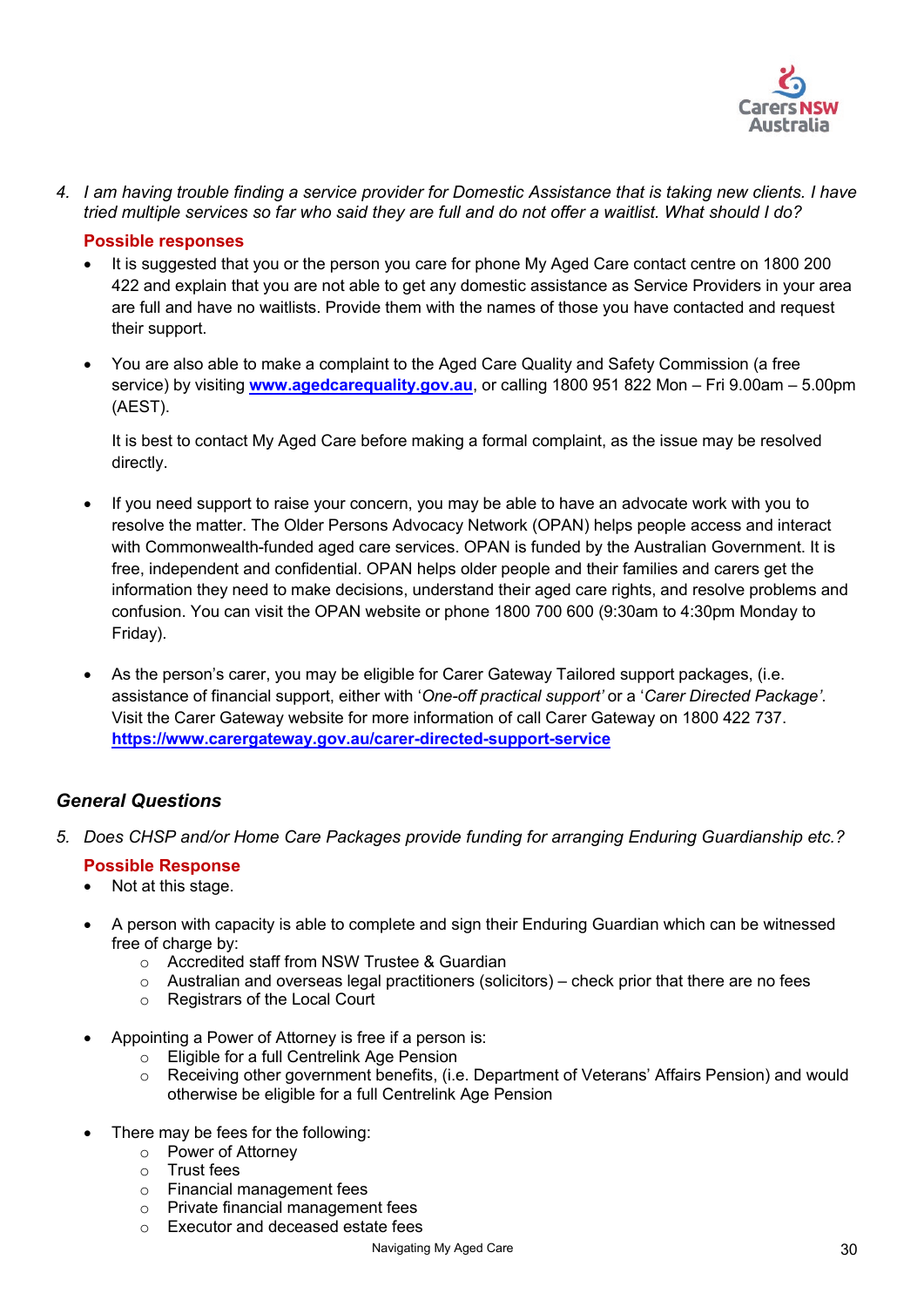

- Visit the Trustee and Guardian website for more information **[https://tag.nsw.gov.au](https://tag.nsw.gov.au/)**
- *6. Is aged care help for elderly Australians means tested?*

### **Possible Response**

- CHSP is not means tested. The hourly fees are very affordable
- If you're applying for a Home Care Package, you may have to pay an income-tested care fee. An income assessment determines if you need to pay this fee. **<https://www.myagedcare.gov.au/home-care-package-costs-and-fees#income-tested-fee>**
- You may also need to undertake an income-tested care fee for RACF, **<https://www.myagedcare.gov.au/aged-care-home-costs-and-fees>**
- Visit the My Aged Care website for further information on **[Income and Means Assessments](https://www.myagedcare.gov.au/income-and-means-assessments/)**
- *7. My spouse and I are 75+ years and in good health, using private cleaners, and gardeners etc. to stay in our home. Could we be looking at My Aged Care for anything?*

### **Possible Response**

- You could check My Aged Care information to see whether you do require My Aged Care services.
- You can do this by reading information on **[https://myagedcare.gov.au](https://myagedcare.gov.au/)** or contacting the My Aged Care contact centre on 1800 200 422.

## *Home Care Packages (HCP)*

*8. Once the HCP that you've been approved for becomes available, if you aren't ready to take that up at that point, do you then have to re-join the waiting list?*

### **Possible Response**

- Once a person receives their HCP Letter of Assignment, they will have 56 days from the date on their letter to start the services. If they don't start using their package within this time, their funding will be withdrawn and provided to someone else. However, you or the person you care for can request a 28 day extension within the 56 days by calling My Aged Care on 1800 200 422.
- *9. I would like to change service providers. How does this work?*

- If a person changes provider, they must agree on a start date with the new provider and an end date with the current provider. The current provider must report the end date and pay the unspent home care amount. The new provider must accept the referral and report the new entry.
- A person can change providers at any time, if they are moving to a different location or looking for a better fit.
- Check a person's Home Care Agreement for any conditions such as notice periods and/or exit amounts that may apply.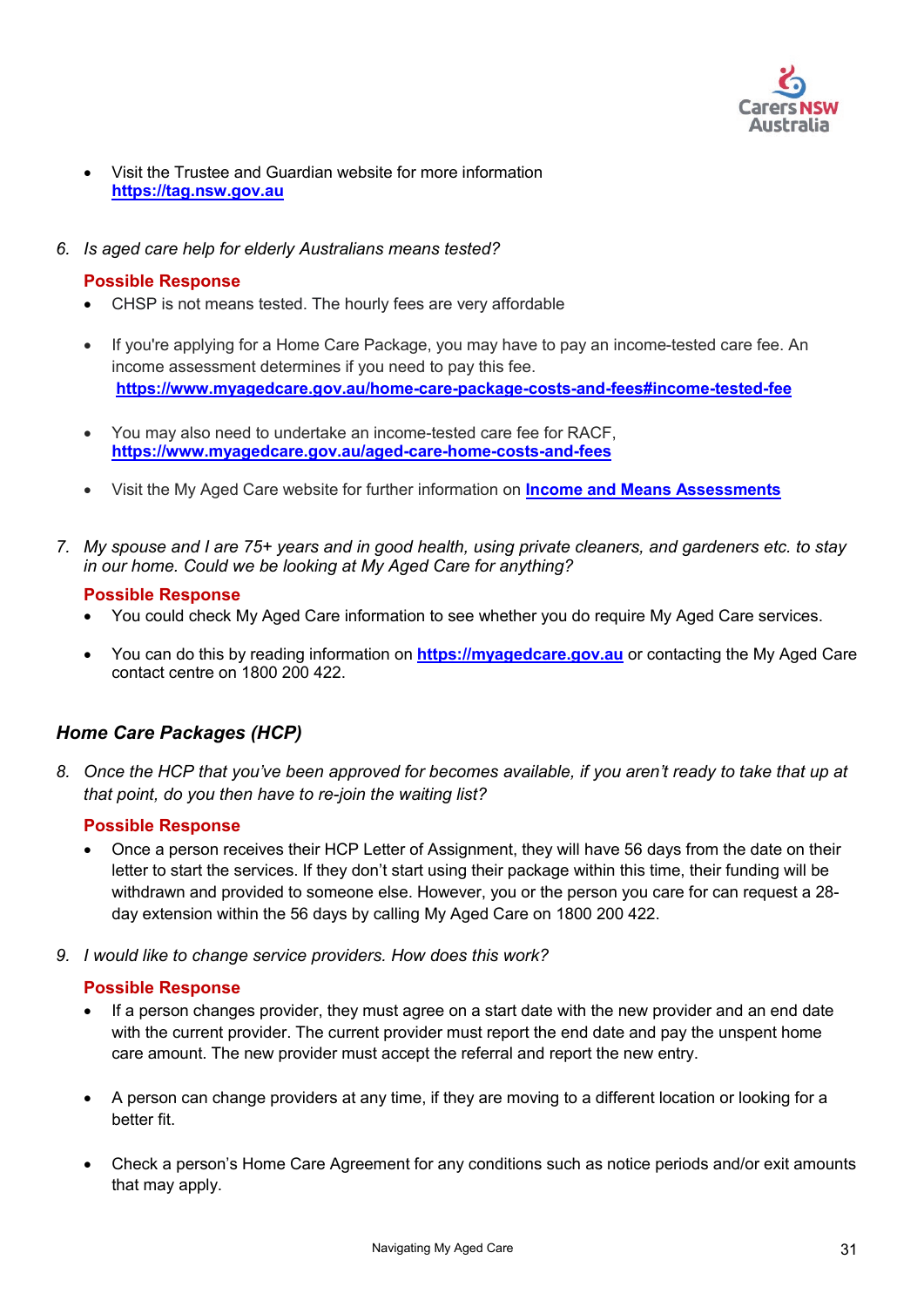

• It is recommended that a person starts researching providers before agreeing on an end date with their current provider.

Visit the Department of Health website for information on changing home care providers: **[Transfer Home Care Packages service](https://www.health.gov.au/initiatives-and-programs/home-care-packages-program/managing-home-care-packages/transferring-home-care-packages-services)** 

*10. Why is there such a long wait time to receive levels 2 – 4 of Home Care Packages?*

#### **Possible Response**

• Wait times for HCP has been quite significant for a number of years. Mostly because there have not been enough home care packages available to meet the growing need, particular for levels 2 to 4. The Australian Government had not funded enough HCPs.

The Aged Care Reforms that have commenced and are planned for the next 5 years, include ensuring there are enough HCPs available. In the long term there will be a complete overhaul of aged care services both in the home and in residential aged care homes. But at the moment it is pleasing to see that the wait time for HCPs from May 2021 are now 6-9 months for levels 2 - 4, whereas in May 2020, they were 9 – 12 months and often as far reaching as 18 months.

- As stated earlier in this document, there are still alternatives when waiting for HCP:
	- o Accept level 1 HCP service
	- o Receive some services from CHSP while waiting
	- $\circ$  As a primary carer, you may be eligible to receive a Carer Directed Support service.

For more information, visit the following link: **[Tailored Support](https://www.carergateway.gov.au/carer-directed-support-service) Packages** 

*11. How do the fees work for a Home Care Package? Do you pay fees only on the days you need care, or do you have to pay an amount weekly, regardless of how many days you need care?*

### **Possible Response**

- Home care fees are paid for every day that package funds are assigned to someone, not just on the days they receive services. A person may be asked to pay their home care fees on a fortnightly or monthly basis.
- Visit the My Aged Care website for more information on home care package costs: **[Home Care Package costs and fees](https://www.myagedcare.gov.au/home-care-package-costs-and-fees)**

### *Residential Aged Care Facility (RACF)*

*12. My father is unable to live at home independently and we are looking at an aged care home to meet his needs. He received an ACAT assessment five years ago. Will he need another assessment?*

- The ACAT Assessment is still valid however if circumstances or health needs have changed it is best to get re-assessed.
- In other words, all permanent residential care and HCP approvals will always remain valid, unless the ACAT approval was granted for a specific period of time, or the person's needs have changed significantly and require a further assessment to determine their ongoing needs.